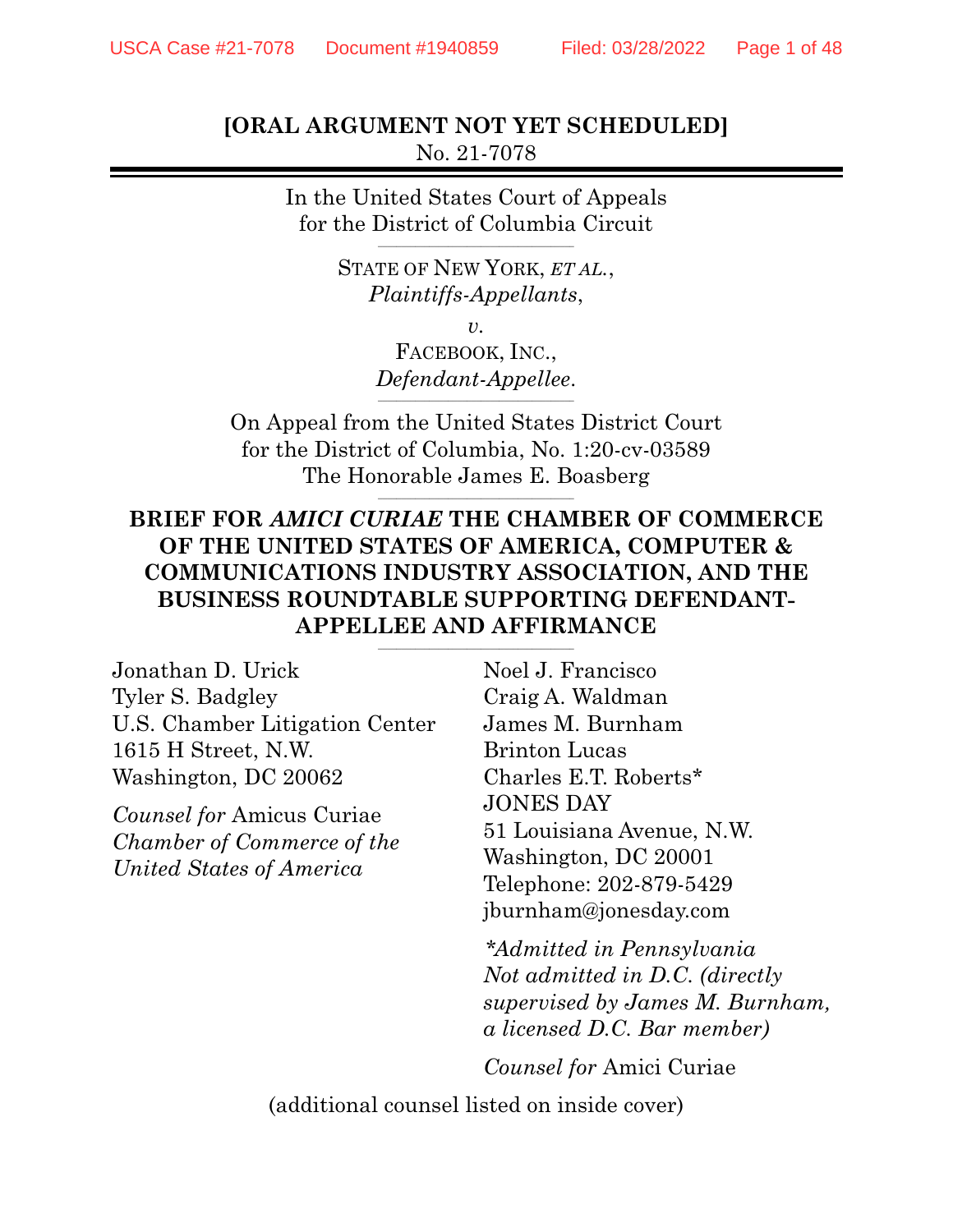### (continued from front cover)

Stephanie A. Joyce Computer & Communications Industry Association 25 Massachusetts Avenue, N.W. Washington, DC 20001

*Counsel for* Amicus Curiae *Computer & Communications Industry Association* 

Liz Dougherty Business Roundtable 1000 Maine Avenue, S.W. Washington, DC 20024

*Counsel for* Amicus Curiae *Business Roundtable*

David C. Kiernan Craig E. Stewart JONES DAY 555 California Street, 26th Floor San Francisco, CA 94104

*Counsel for* Amici Curiae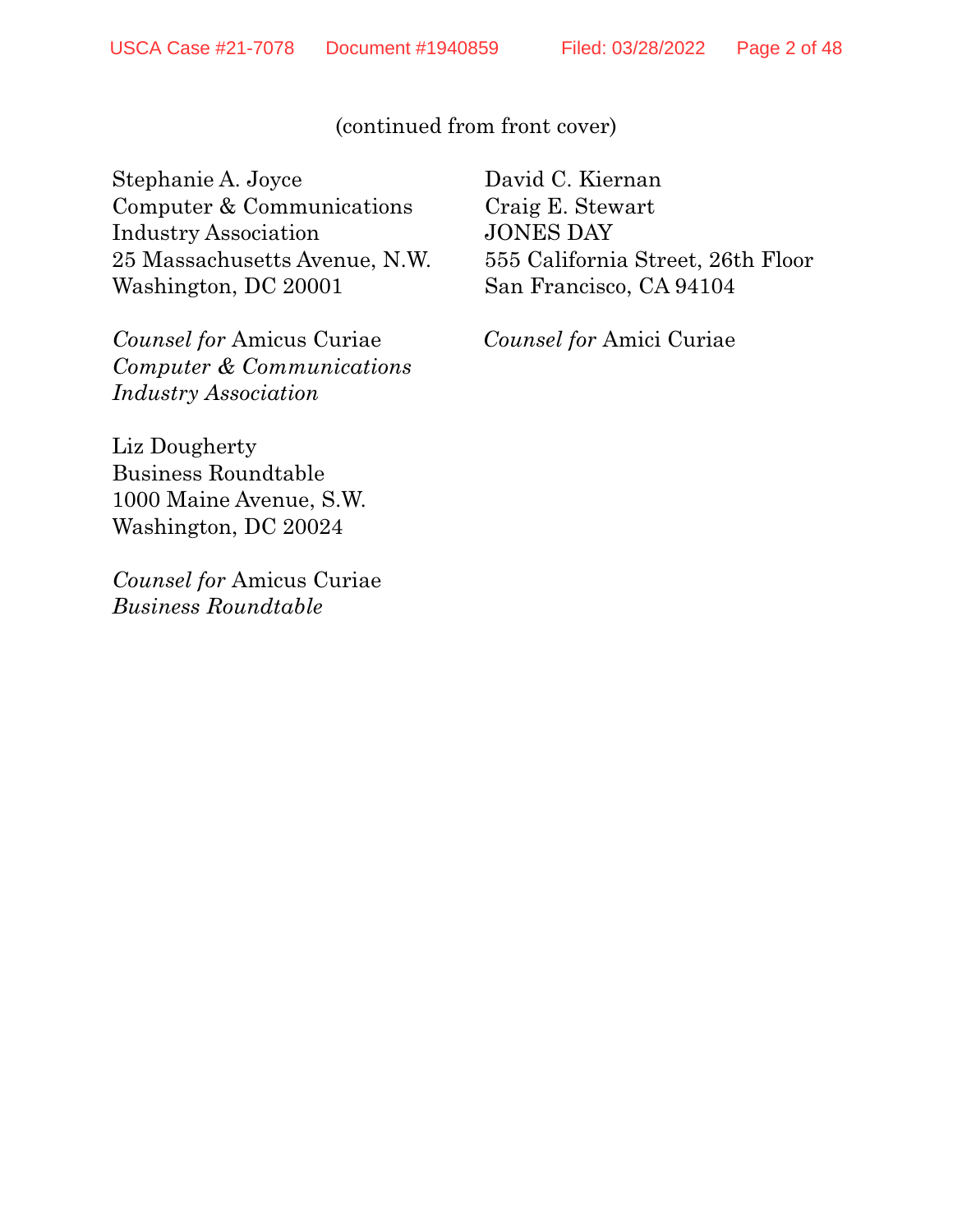### **CERTIFICATE AS TO PARTIES, RULINGS, AND RELATED CASES**

Pursuant to D.C. Cir. R. 28(a)(1), the undersigned counsel for *amici curiae* certifies the following:

### **(A) Parties and Amici.**

Except for the Chamber of Commerce of the United States of America, Computer & Communications Industry Association, Business Roundtable, and the following, all parties and *amici* appearing before the district court and in this Court are listed in the Brief for Plaintiffs-Appellants and the Brief for Defendant-Appellee.

*Amici Curiae*: International Center for Law and Economics, Henry N. Butler, Richard A. Epstein, Thomas Hazlett, Justin (Gus) Hurwitz, Jonathan Klick, Thomas A. Lambert, Daniel Lyons, Geoffrey A. Manne, Alan J. Meese, Paul H. Rubin, Michael Sykuta, John Yun, Washington Legal Foundation, the Information Technology and Innovation Fund, and Shana Wallace.

### **(B) Ruling Under Review.**

References to the ruling at issue appear in the Brief for Plaintiffs-Appellants and the Brief for Defendant-Appellee.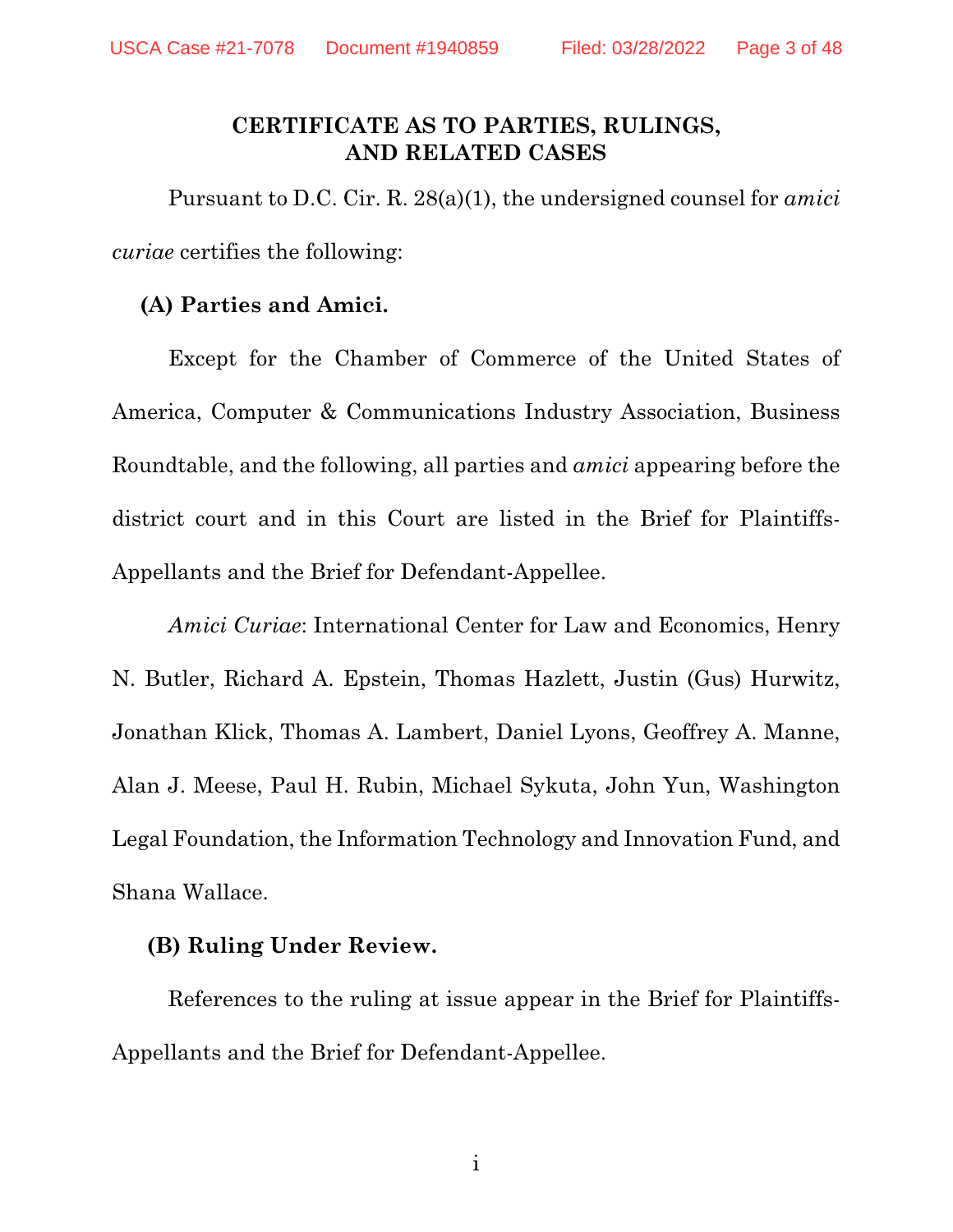# **(C) Related Cases.**

*FTC v. Meta Platforms, Inc.*, No. 1:20-cv-03590, pending before the

United States District Court for the District of Columbia.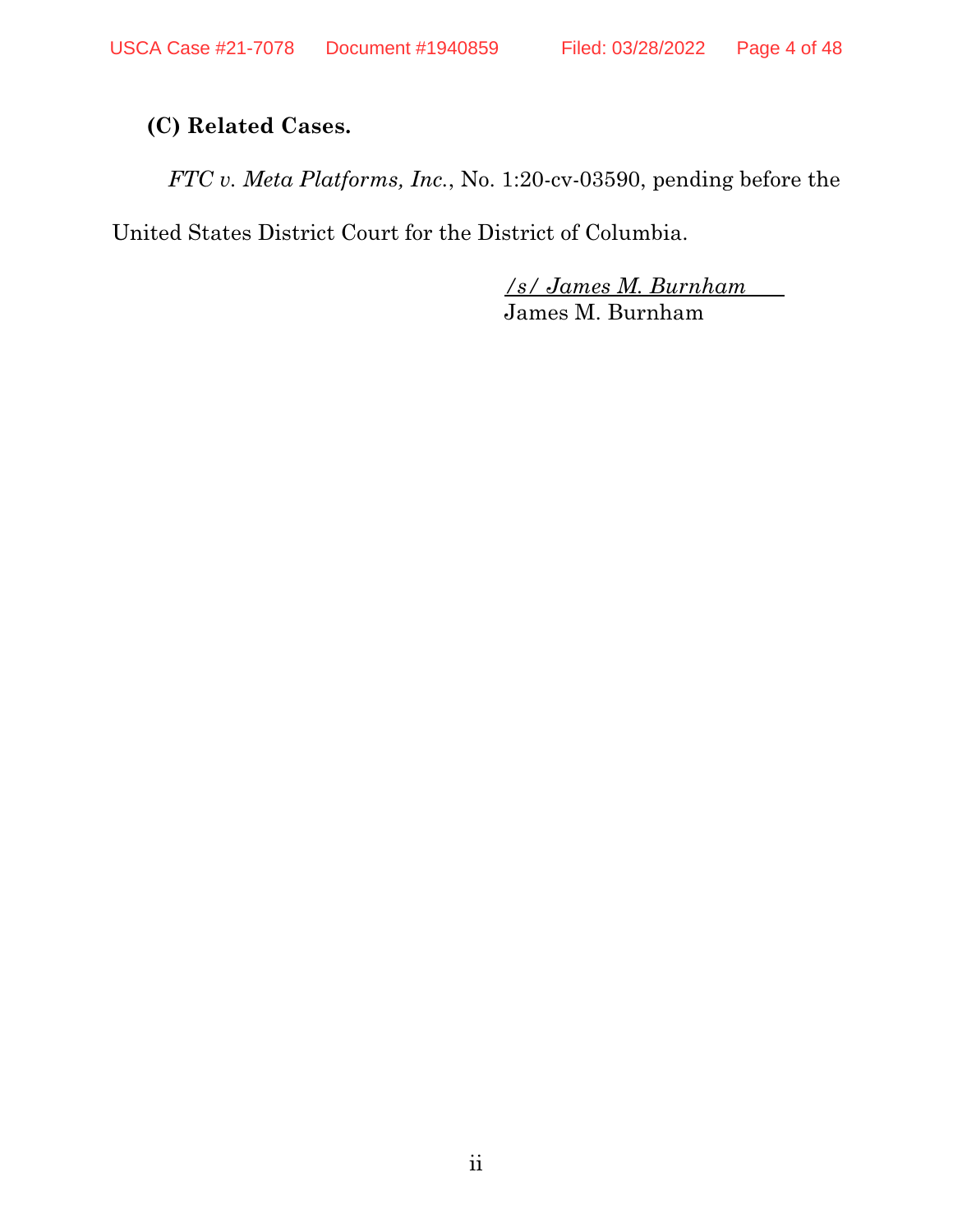### **CORPORATE DISCLOSURE STATEMENT**

The Chamber of Commerce of the United States of America is a nonprofit organization organized under the laws of the District of Columbia. It has no parent corporation, and no publicly held company owns ten percent or more of its stock.

Computer & Communications Industry Association (CCIA) is a trade association operating as a 501(c)(6) non-profit, non-stock corporation organized under the laws of Virginia. CCIA has no parent corporation and no publicly held corporation owns 10% or more of its stock.

The Business Roundtable is a nonprofit organization organized under the laws of the District of Columbia. It has no parent corporation, and no publicly held corporation owns more than ten percent of its stock.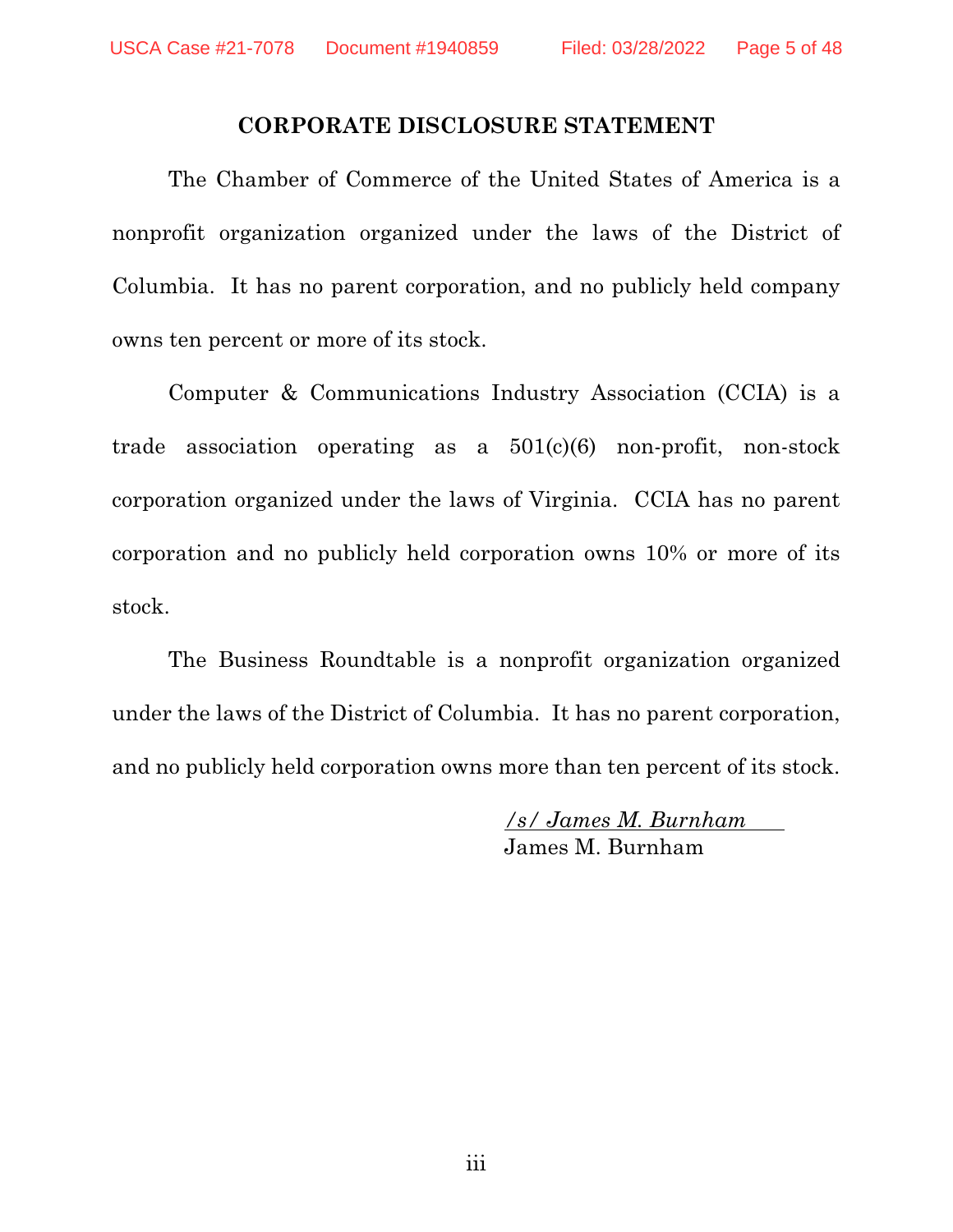### **RULE 29(d) CERTIFICATION**

Pursuant to D.C. Cir. R. 29(d), *amici* certify that a separate brief is necessary because the *amici*, the Chamber of Commerce of the United States of America, Computer & Communications Industry Association, and the Business Roundtable, have a unique perspective and expertise on issues raised in this appeal, and seek to address only those issues for which that perspective and expertise is most relevant. *Amici* believe that a separate brief is required to offer this unique perspective and expertise.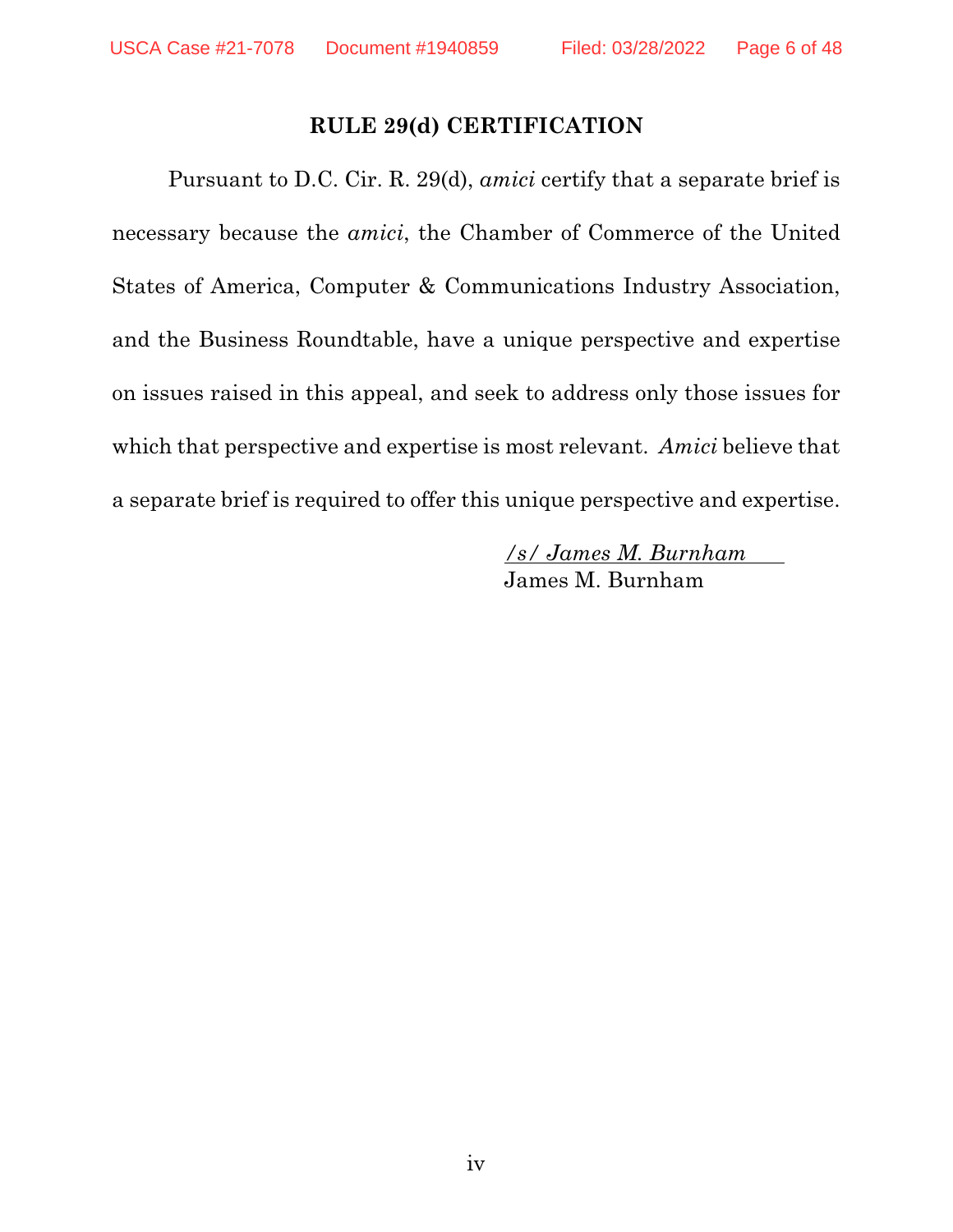# **TABLE OF CONTENTS**

# **Page**

|     |           | CERTIFICATE AS TO PARTIES, RULINGS                                                                                                                           |
|-----|-----------|--------------------------------------------------------------------------------------------------------------------------------------------------------------|
|     |           |                                                                                                                                                              |
|     |           |                                                                                                                                                              |
|     |           |                                                                                                                                                              |
|     |           |                                                                                                                                                              |
|     |           | <b>IDENTITY AND INTERESTS OF THE AMICI CURIAE  1</b>                                                                                                         |
|     |           |                                                                                                                                                              |
| Ι.  |           |                                                                                                                                                              |
|     | A.        | Laches Applies To State Actions Seeking Injunctive                                                                                                           |
|     | В.        |                                                                                                                                                              |
| II. |           | Refusal-To-Deal Claims Cannot Survive The Pleading<br>Stage Where There Is No Prior Course of Profitable<br>Dealing Between The Parties, Nor Where There Are |
|     | A.        | A Business's Unilateral Refusal To Deal May<br>Support Antitrust Liability Only In Exceedingly<br>22                                                         |
|     | <b>B.</b> | Dismissing Refusal-To-Deal Claims Wherever<br>The Complaint Fails To Satisfy This Framework                                                                  |
|     |           |                                                                                                                                                              |
|     |           |                                                                                                                                                              |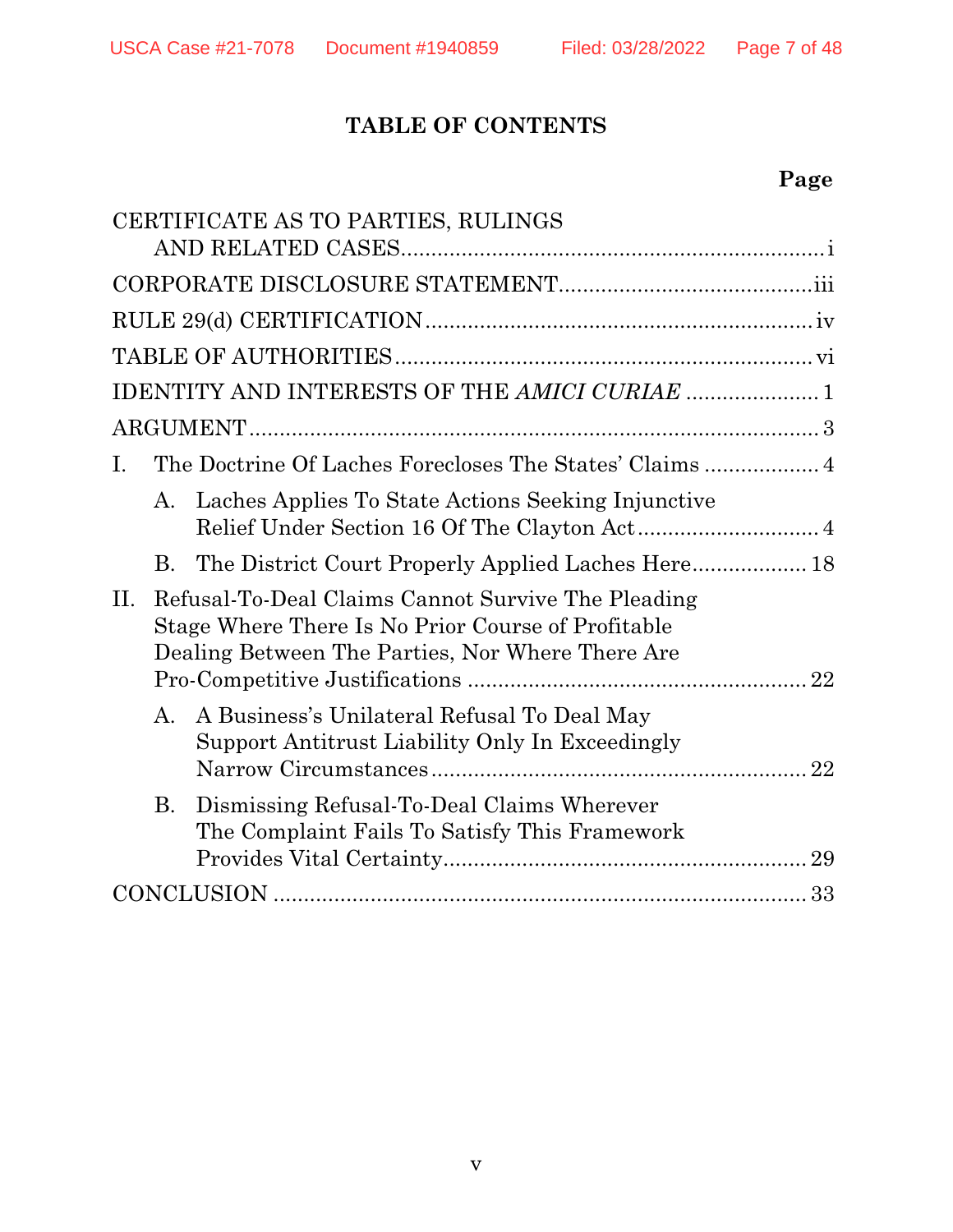# **TABLE OF AUTHORITIES**

| age(s) |
|--------|
|--------|

| <b>CASES</b>                                                        |
|---------------------------------------------------------------------|
| Adams v. Woods,                                                     |
| Am. Legion v. Am. Humanist Ass'n,                                   |
| Am. Pipe & Constr. Co. v. Utah,                                     |
| Aspen Skiing Co. v. Aspen Highlands Skiing Corp.,                   |
| Bell Atl. Corp. v. Twombly,                                         |
| Brendale v. Confederated Tribes & Bands of<br>Yakima Indian Nation, |
| Car Carriers, Inc. v. Ford Motor Co.,                               |
| Chapman v. Tristar Prods., Inc.,                                    |
| Christy Sports, LLC v. Deer Valley Resort Co.,                      |
| City of Sherrill v. Oneida Indian Nation of N.Y.,                   |
| Costello v. United States,                                          |
| Covad Comme'ns Co. v. BellSouth Corp.,                              |
| EEOC v. Fed. Express Corp.,                                         |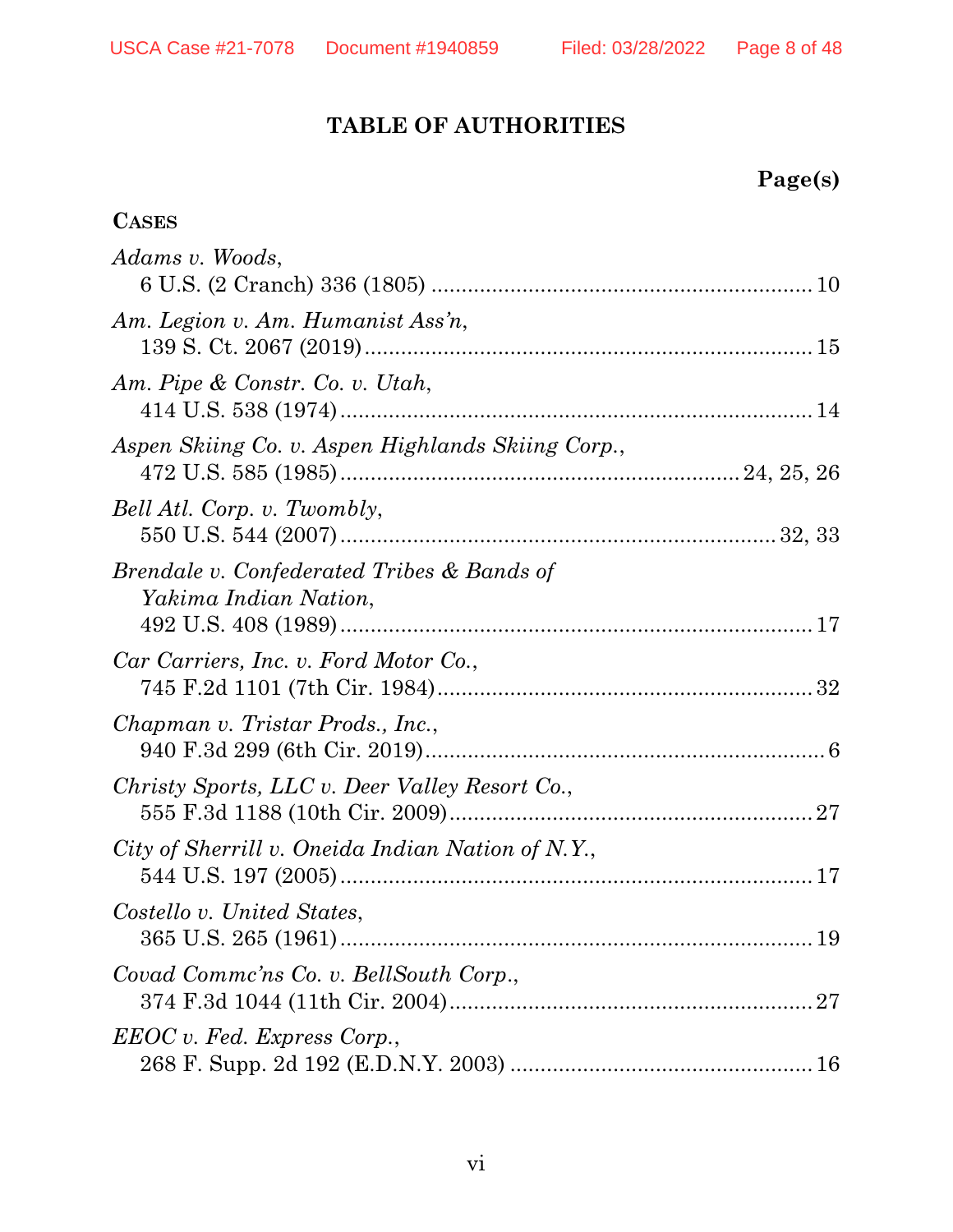# **TABLE OF AUTHORITIES**

(continued)

| Elmendorf v. Taylor,                                                             |
|----------------------------------------------------------------------------------|
| Gabelli v. SEC,                                                                  |
| Georgia v. Evans,                                                                |
| Georgia v. Pa. R.R. Co.,                                                         |
| Guar. Tr. Co. of N.Y. v. United States,                                          |
| In re Elevator Antitrust Litig.,                                                 |
| Minnesota v. N. Sec. Co.,                                                        |
| Morris Comme'ns Corp. v. PGA Tour, Inc.,                                         |
| NCAA v. Alston,                                                                  |
| New York v. Microsoft Corp.,                                                     |
| <i>Novell, Inc. v. Microsoft Corp.,</i>                                          |
| Ocean State Physicians Health Plan, Inc. v. Blue<br>Cross & Blue Shield of R.I., |
| Olympia Equip. Leasing Co. v. W. Union Tel. Co.,                                 |
| Order of R.R. Telegraphers v. Ry. Express Agency, Inc.,                          |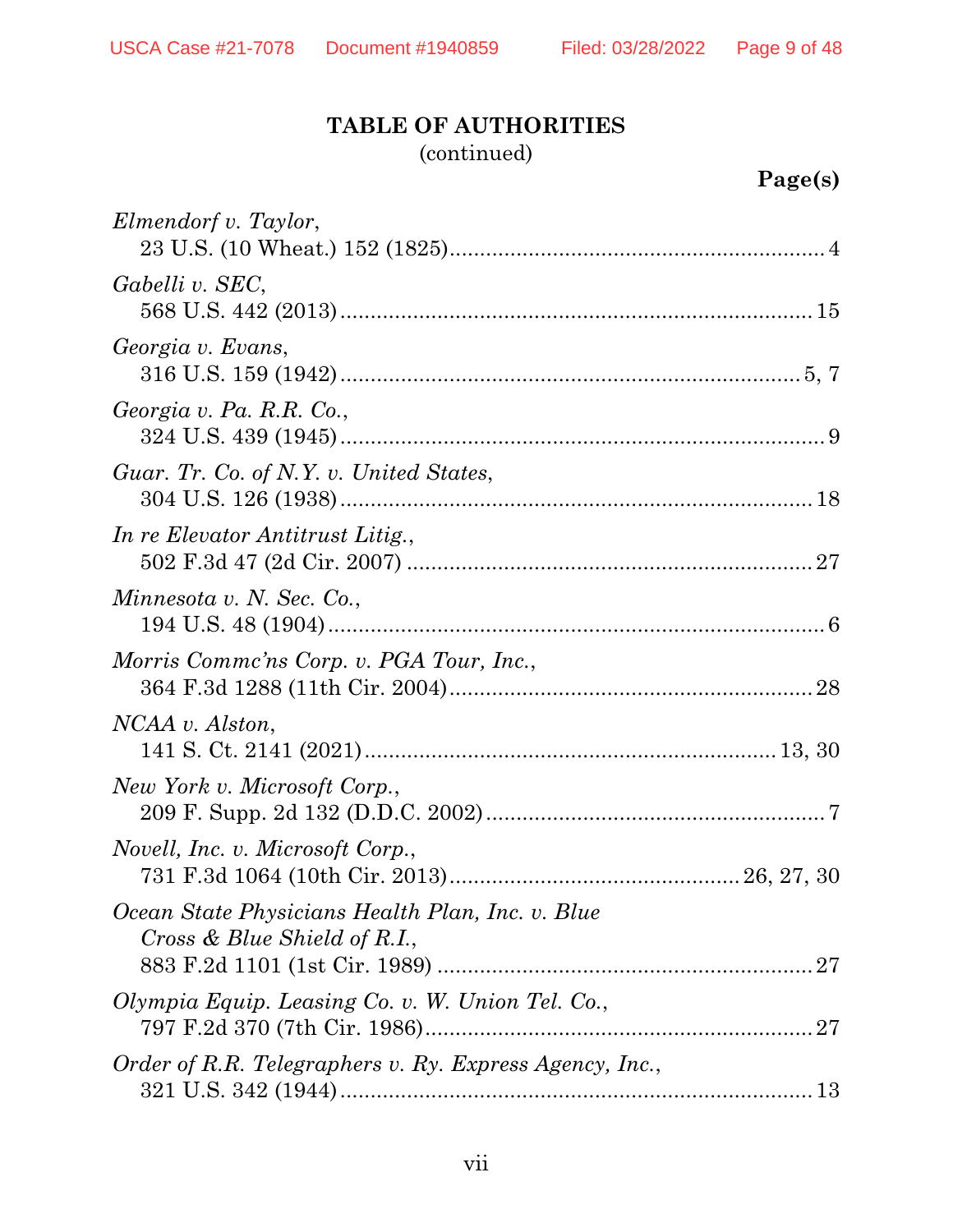# **TABLE OF AUTHORITIES** (continued)

| $\boldsymbol{\sigma}$ el<br>8 |  |
|-------------------------------|--|
|                               |  |

| Pac. Bell Tel. Co. v. linkLine Commc'ns, Inc.,                  |
|-----------------------------------------------------------------|
| People ex rel. Vacco v. Mid Hudson Med. Grp., P.C.,             |
| Rothe Dev., Inc. v. U.S. Dep't of Def.,                         |
| Russell v. Todd,                                                |
| SCFC ILC, Inc. v. Visa USA, Inc.,                               |
| Schor v. Abbott Labs.,                                          |
| St. Luke's Hosp. v. ProMedica Health Sys., Inc.,                |
| State v. LG Elecs., Inc.,                                       |
| Trump v. Vance,                                                 |
| United States v. Colgate & Co.,                                 |
| Verizon Comme'ns Inc. v. Law Offs. of<br>Curtis V. Trinko, LLP, |
| Viamedia, Inc. v. Comcast Corp.,                                |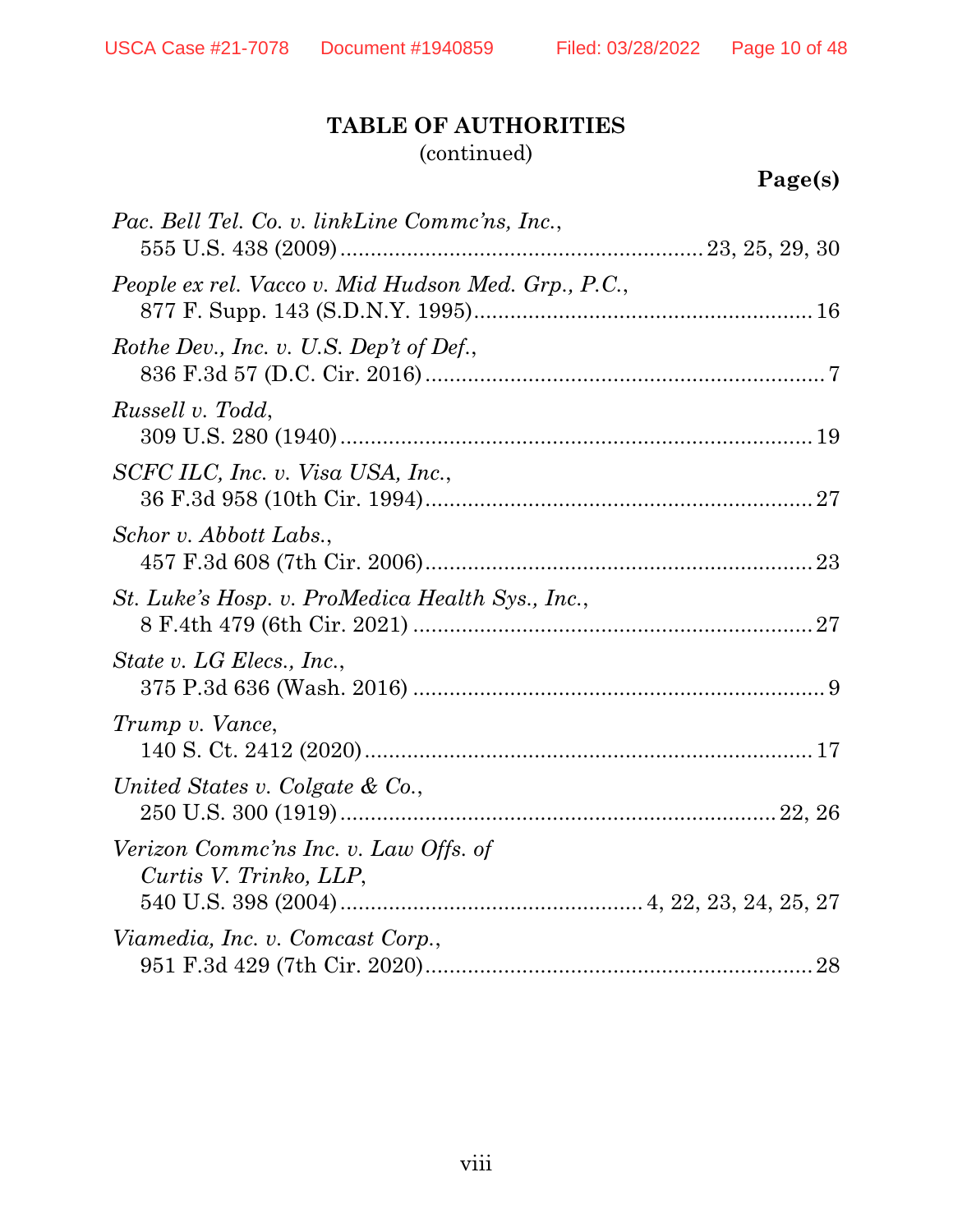### Page 11 of 48

# **TABLE OF AUTHORITIES** (continued)

# Page(s)

| <b>STATUTES</b>                                                                                             |  |
|-------------------------------------------------------------------------------------------------------------|--|
|                                                                                                             |  |
|                                                                                                             |  |
|                                                                                                             |  |
|                                                                                                             |  |
|                                                                                                             |  |
|                                                                                                             |  |
|                                                                                                             |  |
|                                                                                                             |  |
|                                                                                                             |  |
|                                                                                                             |  |
|                                                                                                             |  |
|                                                                                                             |  |
|                                                                                                             |  |
|                                                                                                             |  |
| <b>OTHER AUTHORITIES</b>                                                                                    |  |
| Phillip E. Areeda & Herbert Hovenkamp,<br><i>Antitrust Law</i> (1978 & Suppl. 2021)  14, 15, 18, 21, 23, 26 |  |
| Phillip E. Areeda, <i>Essential Facilities: An</i><br>Epithet in Need of Limiting Principles,               |  |
| Phillip E. Areeda, <i>Monopolization</i> , <i>Mergers</i> ,<br>and Markets: A Century Past and the Future,  |  |
|                                                                                                             |  |
| Frank H. Easterbrook, The Limits of Antitrust,                                                              |  |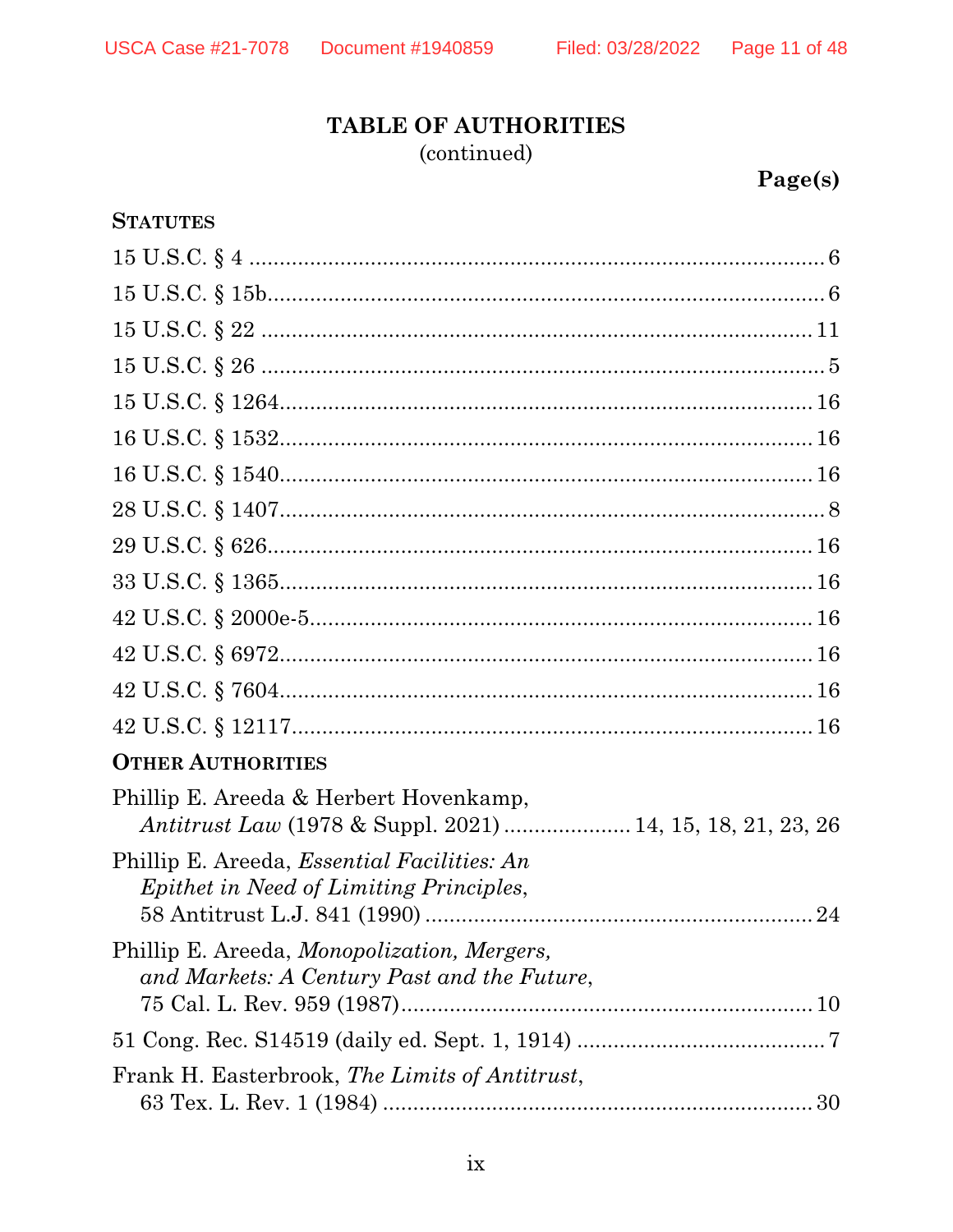# **TABLE OF AUTHORITIES** (continued)

# **Page(s)**

| Letter from Nat'l Ass'n of Att'ys Gen. to                                                           |  |
|-----------------------------------------------------------------------------------------------------|--|
| A. Douglas Melamed, <i>Exclusive Dealing Agreements</i><br>and Other Exclusionary Conduct—Are There |  |
|                                                                                                     |  |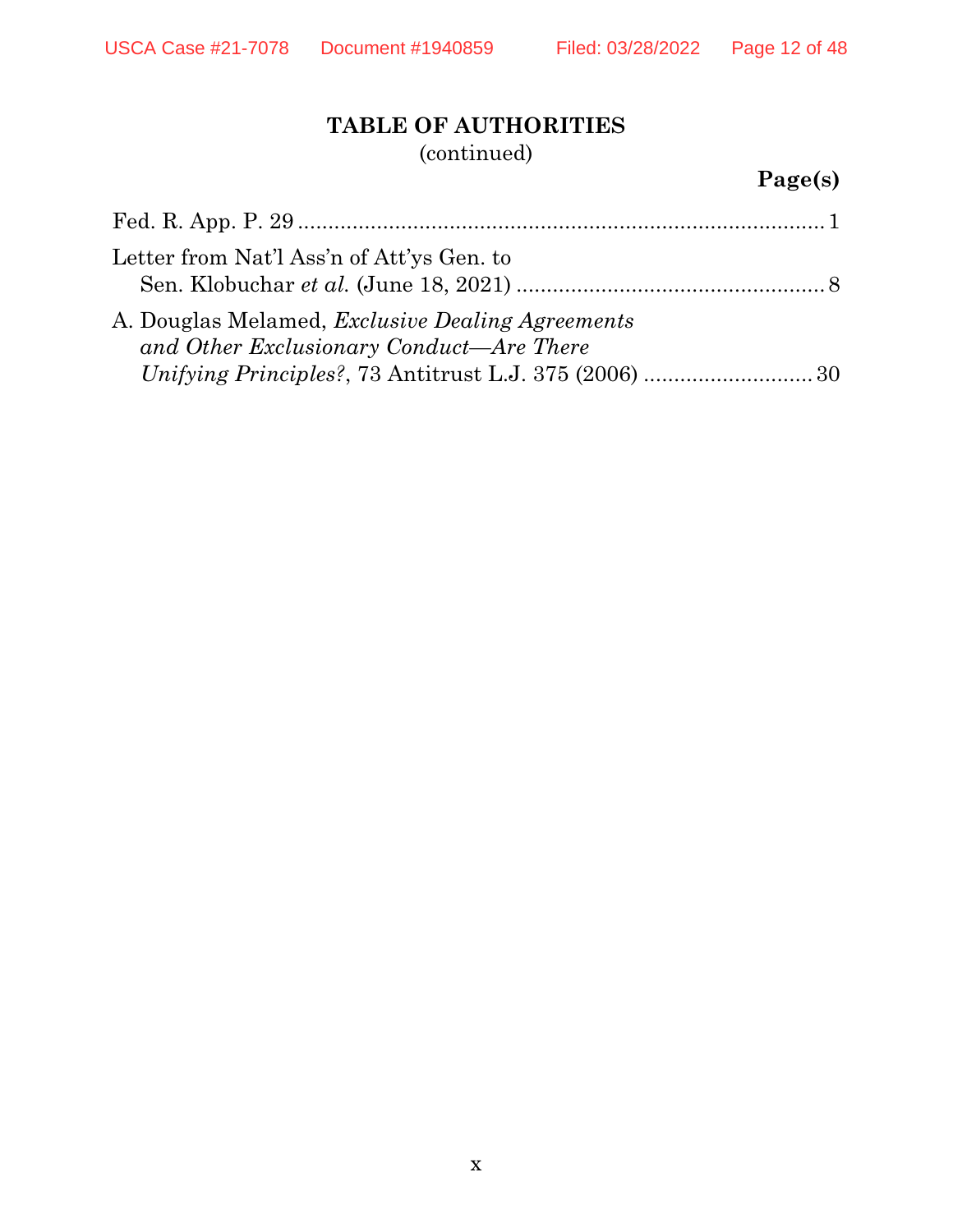### **IDENTITY AND INTERESTS OF THE** *AMICI CURIAE***<sup>1</sup>**

The Chamber of Commerce of the United States of America (the Chamber) is the world's largest business federation. It represents approximately 300,000 direct members and indirectly represents the interests of more than three million companies and professional organizations of every size, in every industry sector, and from every region of the country. An important function of the Chamber is to represent the interests of its members in matters before Congress, the Executive Branch, and the courts. To that end, the Chamber regularly files *amicus* briefs in cases, like this one, that raise issues of concern to the Nation's business community.

Computer & Communications Industry Association (CCIA) represents more than 20 companies offering high-technology products and services. For 50 years, CCIA has promoted open markets, open systems, and open networks. CCIA members employ more than 1.6

<sup>1</sup> Pursuant to Fed. R. App. P. 29(a)(4)(E), *amici curiae* state that all parties to this appeal have consented to the filing of this brief, and that no counsel for any party authored this brief in whole or in part and no entity or person, aside from *amici curiae*, their members, or their counsel, made any monetary contribution intended to fund the preparation or submission of this brief.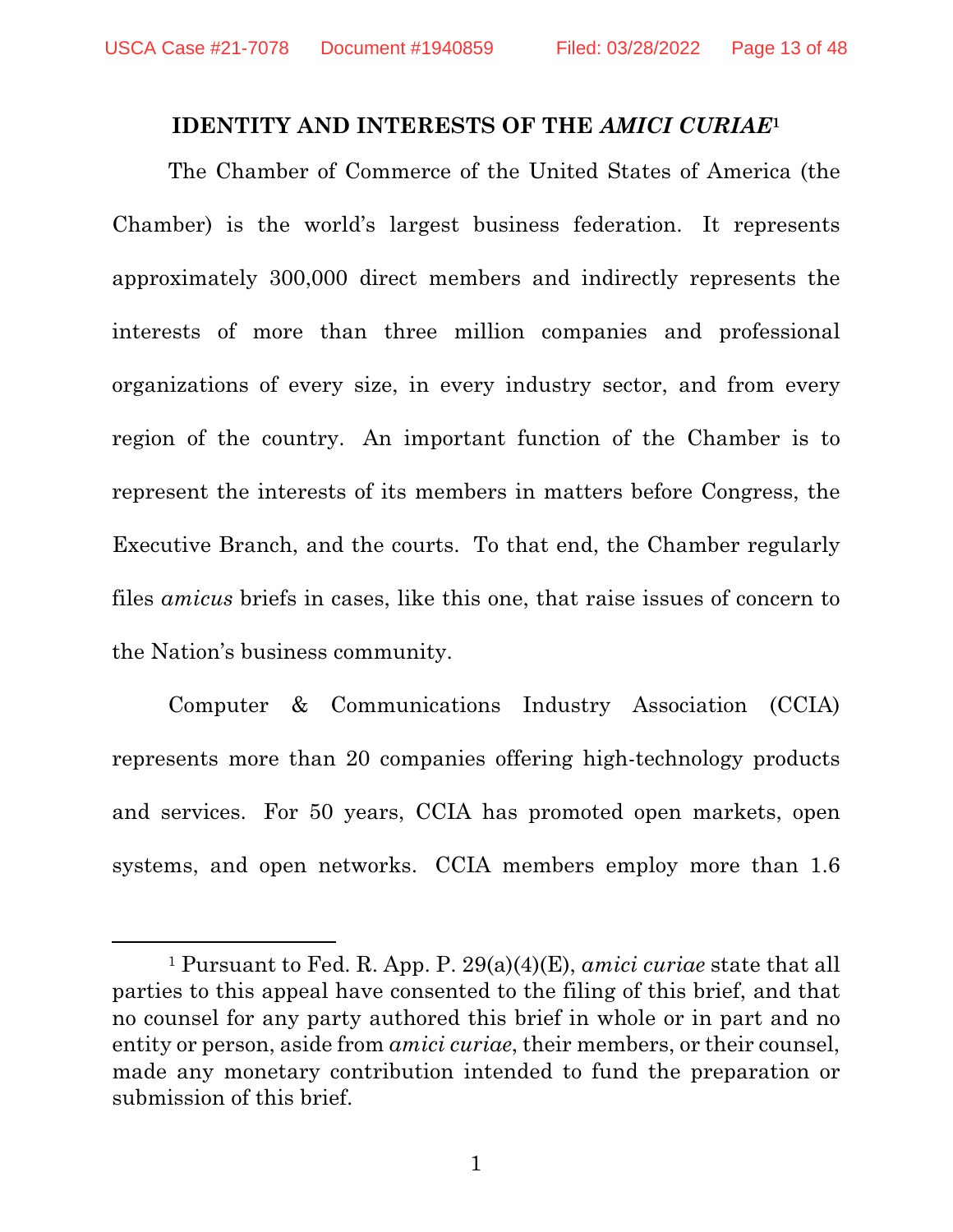million workers, invest more than \$100 billion in research and development, and contribute trillions of dollars in productivity to the global economy. A list of CCIA members is available at https:// www.ccianet.org/members.

Business Roundtable is an association of over 200 chief executive officers of leading U.S. companies with 20 million employees and \$9 trillion in annual revenues. The association was founded on the belief that businesses should play an active and effective role in the formation of public policy, and Business Roundtable participates in litigation as *amicus curiae* where important business interests are at stake.

*Amici* and their members have a substantial interest in this appeal for two reasons. First, *amici*'s members rely on the doctrine of laches as a defense against claims brought after unreasonable delays. The availability of that defense takes on increased importance in contexts like this one, where States seek to sanction businesses based on long-ago transactions that regulators approved at the time.

Second, one theory of antitrust liability advanced here seriously threatens the ability of businesses to freely and efficiently operate. Under federal antitrust law, refusal-to-deal liability can exist only when

2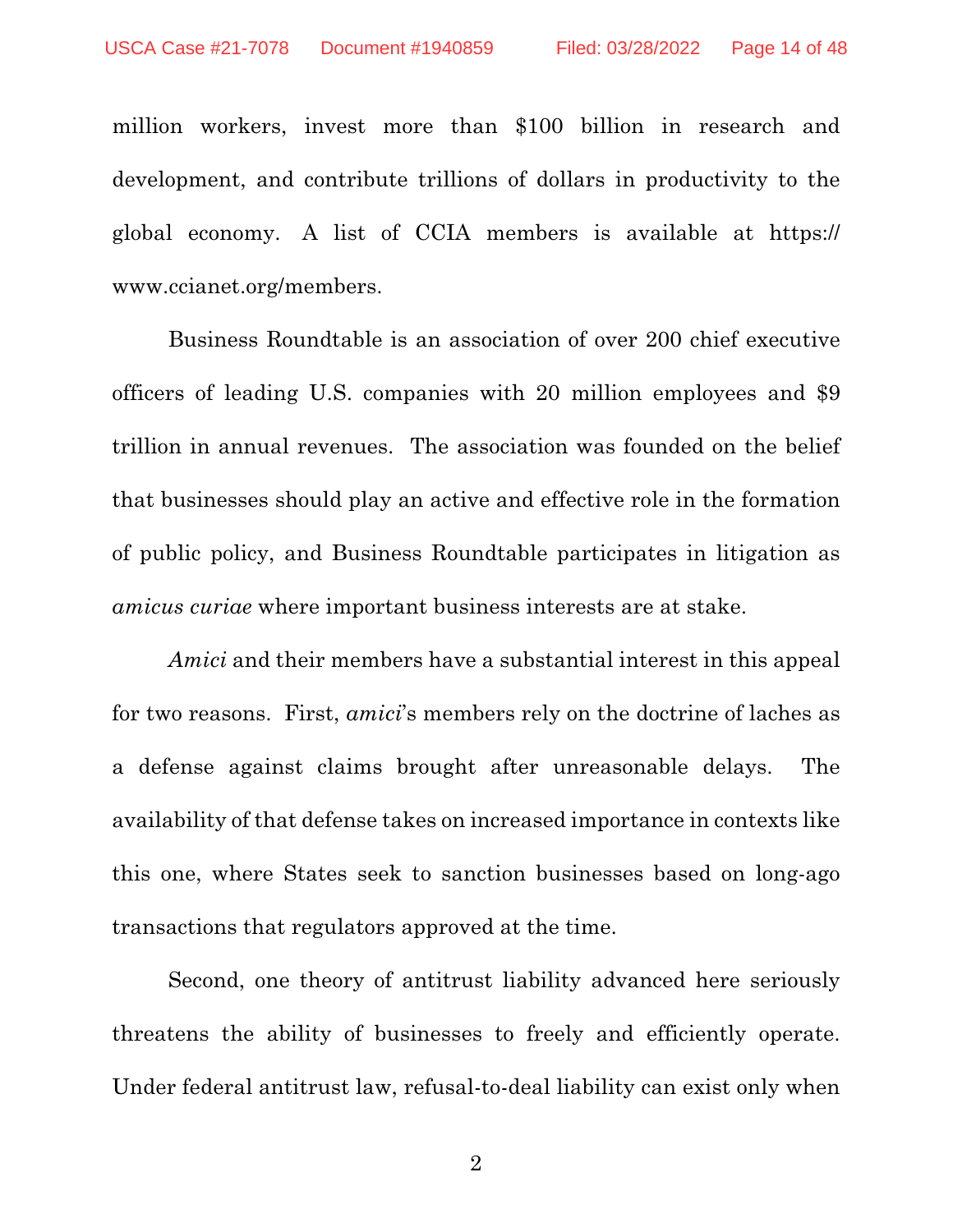a firm unilaterally terminates a prior profitable course of dealing and, even then, only when the refusal to continue dealing has no procompetitive justification. Any other rule—and especially the *ad hoc* test the States propose—would deprive businesses of the certainty required to innovate in competitive markets, while subjecting them to costly antitrust litigation that will deter pro-competitive behavior and thus undermine consumer welfare.

### **ARGUMENT**

Seeking injunctive relief under Section 16 of the Clayton Act, a coalition of 46 States, the District of Columbia, and the Territory of Guam (the States) asks this Court to fundamentally change the law in at least two respects. As a threshold matter, they seek a ruling that a federal court can *never*—not after 10 years, 20 years, or 200 years—apply laches to any State or Territory when it sues to enforce federal law or protect federal public rights. As a backup, they ask this Court to conjure a novel and constricted version of laches that would lead to much the same place. And while this case involves antitrust claims, the States' sweeping position would have much broader ramifications—threatening eternal liability across large swaths of the economy. That theory cannot be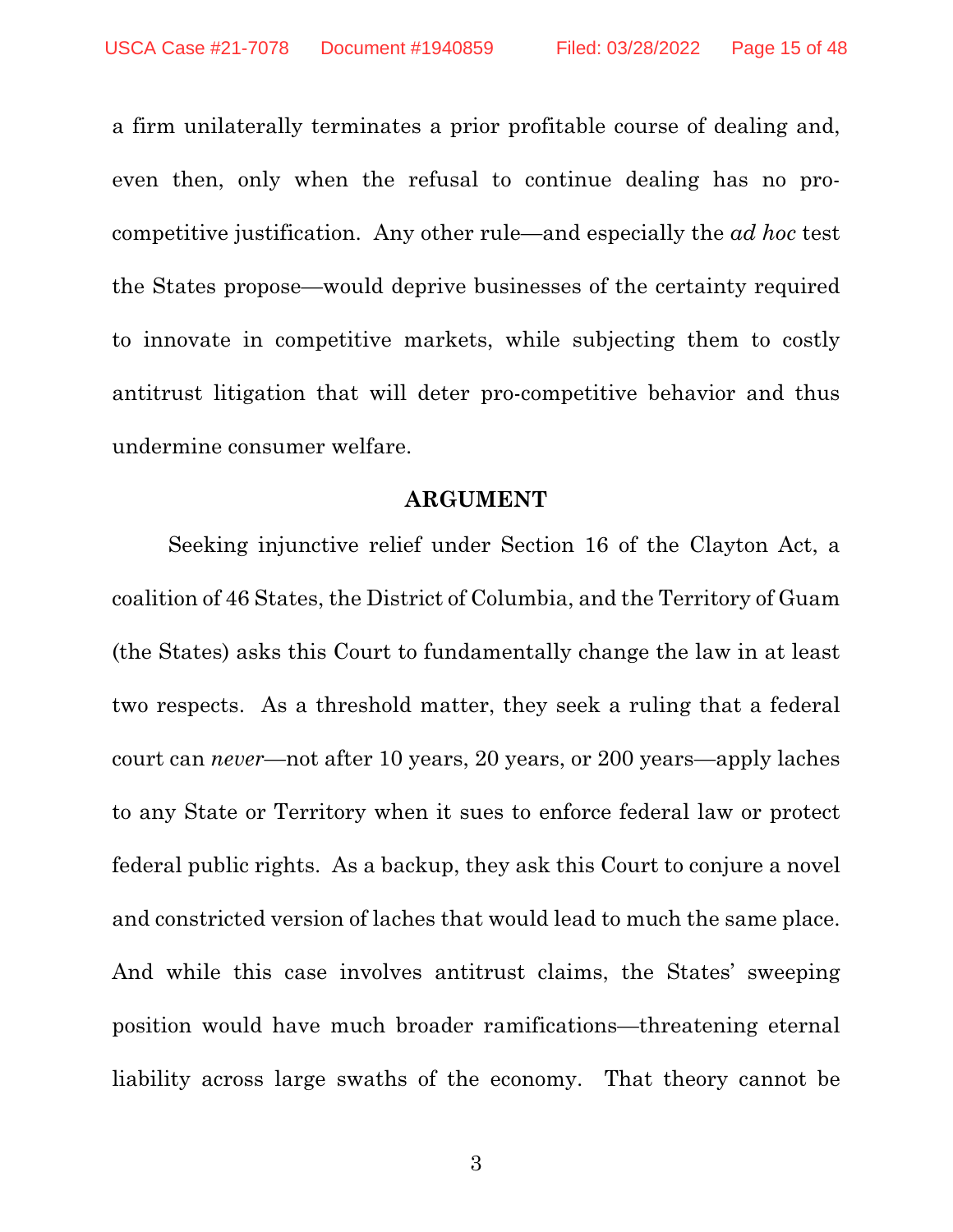squared with the Clayton Act's text, nor does it have anything to commend it as a policy matter.

On the merits, the States ask this Court to abandon the Supreme Court's holding in *Verizon Communications Inc. v. Law Offices of Curtis V. Trinko, LLP*, 540 U.S. 398 (2004), that entities have the right to not deal with competitors except in exceedingly narrow circumstances. This Court should decline. It should instead follow the Supreme Court and hold that a refusal-to-deal claim cannot survive a motion to dismiss where, as here, the parties have no prior course of profitable dealing or, even if such a course of dealing existed, the refusal serves some procompetitive justification.

### **I. The Doctrine Of Laches Forecloses The States' Claims.**

### **A. Laches Applies To State Actions Seeking Injunctive Relief Under Section 16 Of The Clayton Act.**

For as long as courts have sat in equity, the doctrine of laches has protected parties from stale and prejudicial claims. *See Elmendorf v. Taylor*, 23 U.S. (10 Wheat.) 152, 168 (1825) (Marshall, C.J.). The States nevertheless seek a wholesale exemption from this defense that would apply no matter how unreasonable the delay or how prejudicial its effect.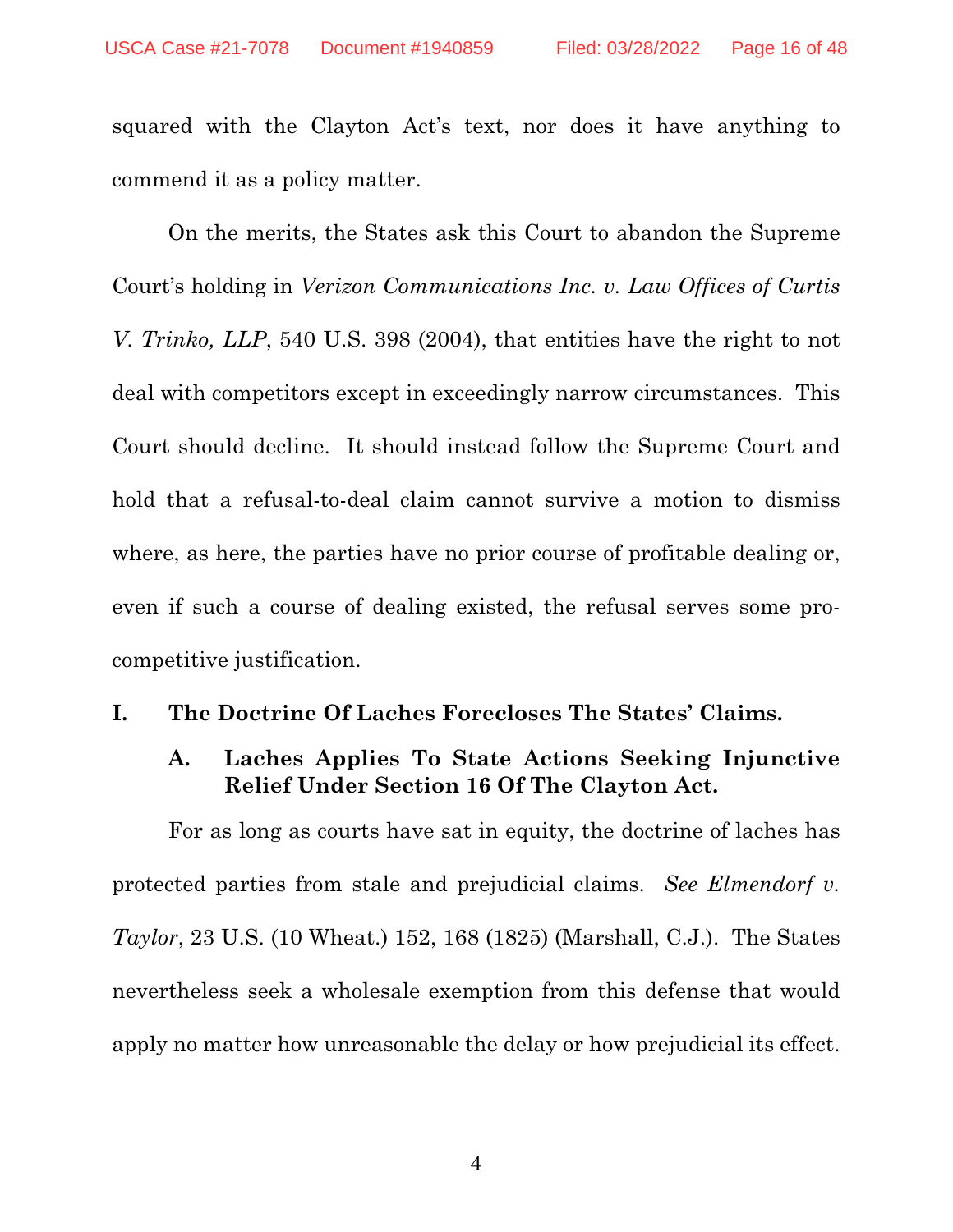That is not a framework approved by Congress, sanctioned by history, or supported by sound policy.

**1.** Section 16 of the Clayton Act provides that "[a]ny person" may obtain an injunction to prevent threatened injury from an antitrust violation "when and under the same conditions and principles as injunctive relief against threatened conduct that will cause loss or damage is granted by courts of equity." 15 U.S.C. § 26. The States do not deny they qualify as "person[s]" under Section 16, and the Supreme Court's decision in *Georgia v. Evans* says as much. 316 U.S. 159, 162 (1942). Nor do they dispute that "the conditions and principles" governing the availability of an injunction in "courts of equity" include the defense of laches. The States are thus subject to the defense of laches as much as any other "person" who invokes the Clayton Act.

That should be the end of the matter, but the States invoke what is, in their view, *another* "settled principle of equity"—that laches provides no shield against suits by "sovereign States enforcing public rights." Br. 25. Whatever the merits of that principle, the States do not come here as "sovereign States enforcing public rights"; again, they come here as "persons" under Section 16—the only provision their complaint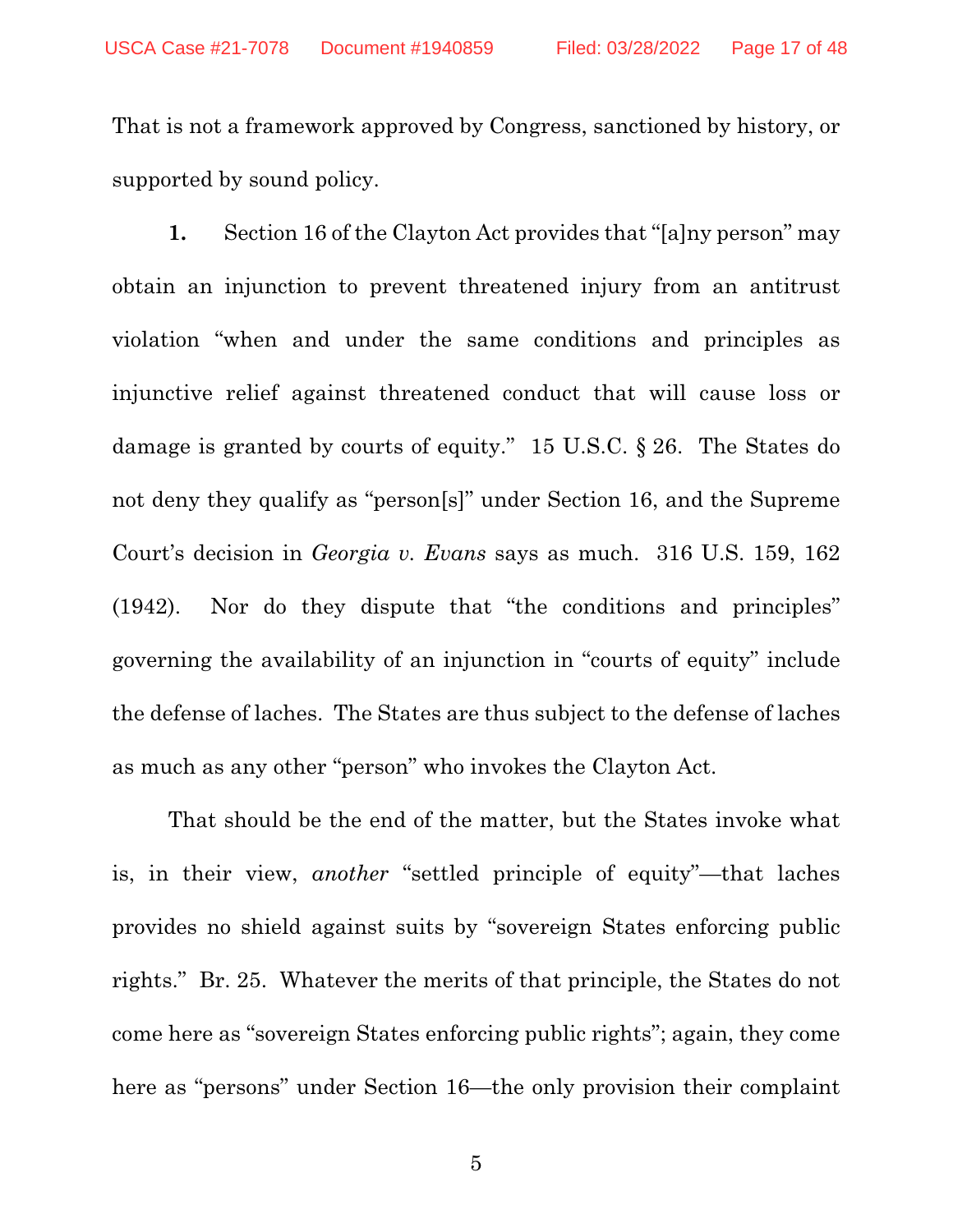invokes. *See* JA44. The *United States* has a cause of action as the sovereign to obtain injunctive relief, 15 U.S.C. § 4, but that provision does *not* deputize the States as parallel sovereign enforcers. Confirming as much, Congress *did* put the States on the same footing as the United States in another provision—subjecting damages actions when either sues as *parens patriae* to a four-year statute of limitations. *See id.* § 15b.

The States' theory of standing underscores their equivalence to other "persons" under the Clayton Act. The States have claimed standing not as *sovereigns*, but as *parens patriae*—"a form of third-person standing that allow[s] the sovereign to legally step into the shoes of individual citizens." *Chapman v. Tristar Prods., Inc.*, 940 F.3d 299, 305 (6th Cir. 2019); *see* D. Ct. Dkt. 122 at 5; JA234-37. The States cannot have it both ways. They cannot bring a claim on their citizens' behalf that is, in turn, free from the equitable restrictions those citizens themselves would face had they sued as "persons" under Section 16.

The Clayton Act's history is no better for the States than its text. Congress passed the Clayton Act after two decades of the Sherman Act omitting a cause of action for States or private parties. *See Minnesota v. N. Sec. Co.*, 194 U.S. 48, 70-71 (1904). When Congress in 1914 decided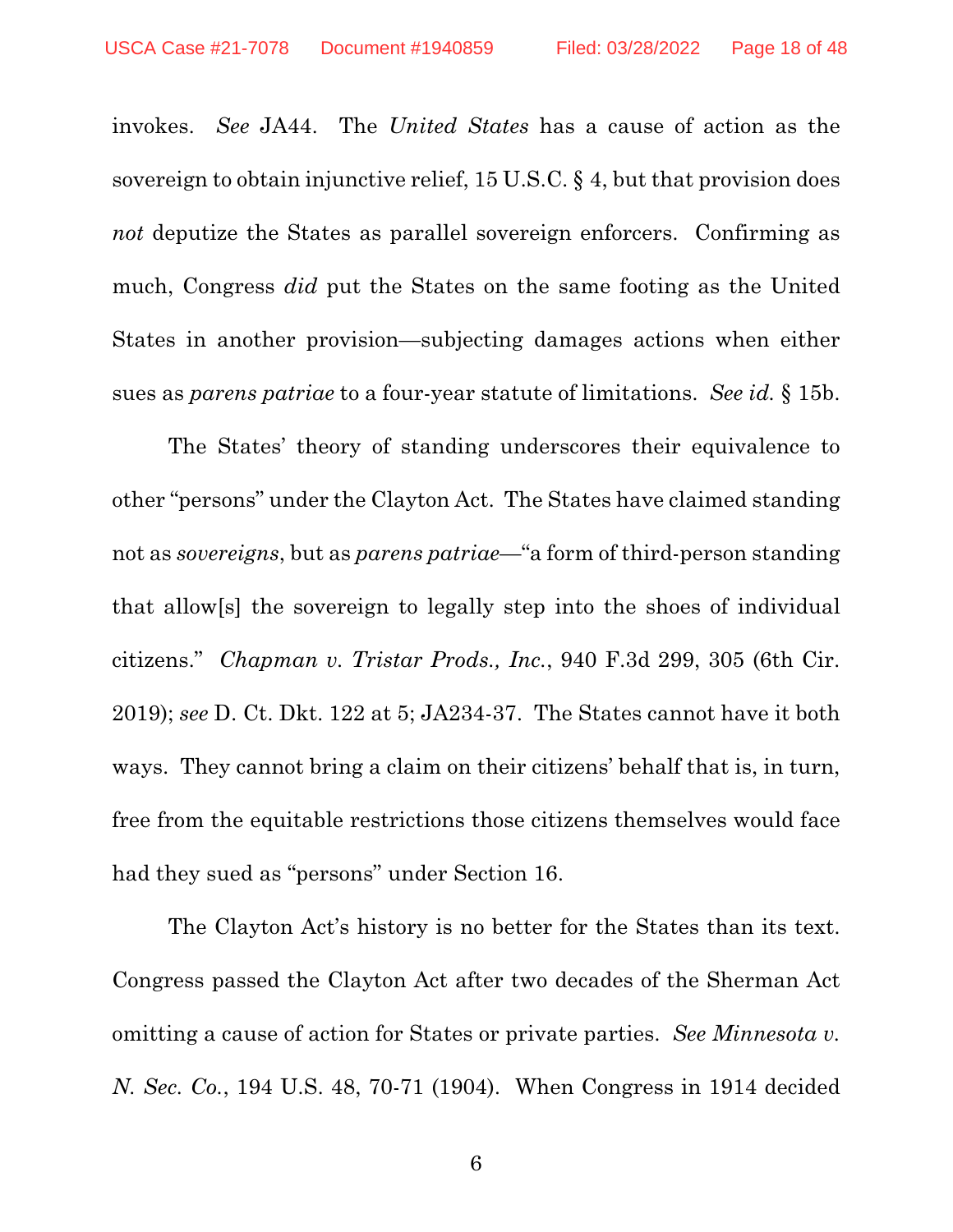to create such a cause of action via the Clayton Act, it *rejected* an amendment that would have deputized state attorneys general to bring suit "in the name of the United States." 51 Cong. Rec. S14519-27 (daily ed. Sept. 1, 1914); *see Evans*, 316 U.S. at 162 n.1. "'Few principles of statutory construction are more compelling than the proposition that Congress does not intend *sub silentio* to enact statutory language that it has earlier discarded in favor of other language.'" *Rothe Dev., Inc. v. U.S. Dep't of Def.*, 836 F.3d 57, 68 (D.C. Cir. 2016).

The United States has long agreed, taking the position that "the States … do not stand on equal footing with the United States as enforcers of the federal antitrust laws." Mem. *Amicus Curiae* of the United States at 4, *New York v. Microsoft Corp.*, 209 F. Supp. 2d 132 (D.D.C. 2002) (No. 98-1233), https://bit.ly/3fJDlVw. Specifically, "[i]n pursuing injunctive relief" under the Clayton Act, "the States appear before the Court as private parties, not as sovereign law enforcers." *Id.* The United States has not retreated from this position. It filed an *amicus* brief in support of the States here, but its support on the vital issue of laches is confined to deafening silence.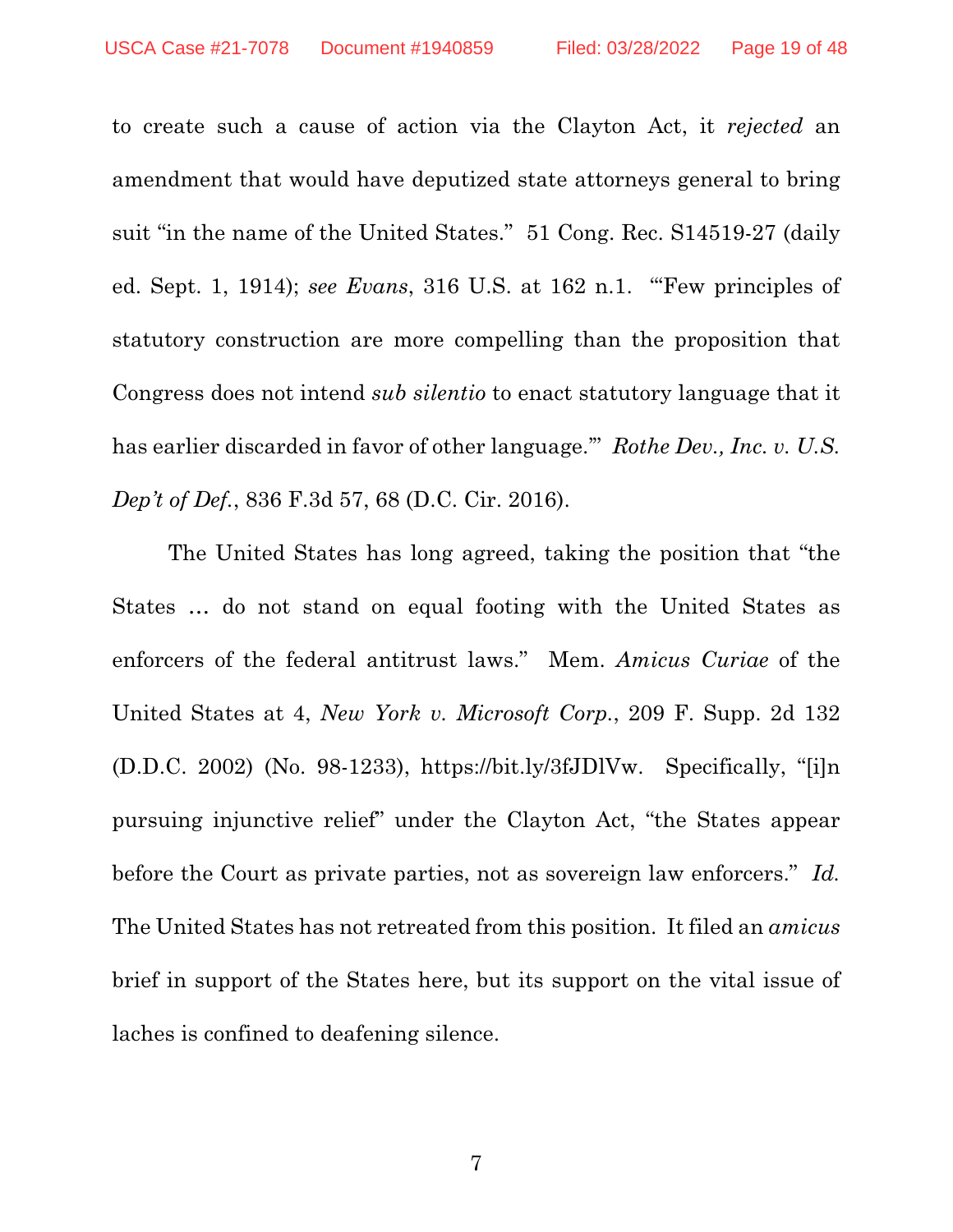Even the States themselves—in a recent letter signed by the attorneys general for nearly every jurisdiction suing here—have acknowledged they do not stand "on equal footing with federal enforcers in deciding where, when, and how to prosecute cases" for federal antitrust violations. Letter from Nat'l Ass'n of Att'ys Gen. to Sen. Klobuchar *et al.* (June 18, 2021), https://bit.ly/3D31Po8. In that context, the States urged Congress to amend 28 U.S.C.  $\S 1407(g)$  to exempt them from the ordinary venue rules governing multidistrict litigation so that they, like the federal government, could "pursue relief without undue delay and distractions caused by the particularized interests of private plaintiffs." *Id.* But that plea to Congress just underscores that *current* law treats the United States differently from state plaintiffs when it comes to antitrust litigation.

**2.** In the face of all this, the States turn to policy arguments. The States do not identify a single appellate decision in the Clayton Act's century-plus history approving of injunctions under Section 16 without overcoming laches, *see* Br. 22-28; JA263, and instead ask this Court to innovate based on pleas about the historic role of States in enforcing antitrust laws. Setting aside that policy pleas cannot overcome statutory

8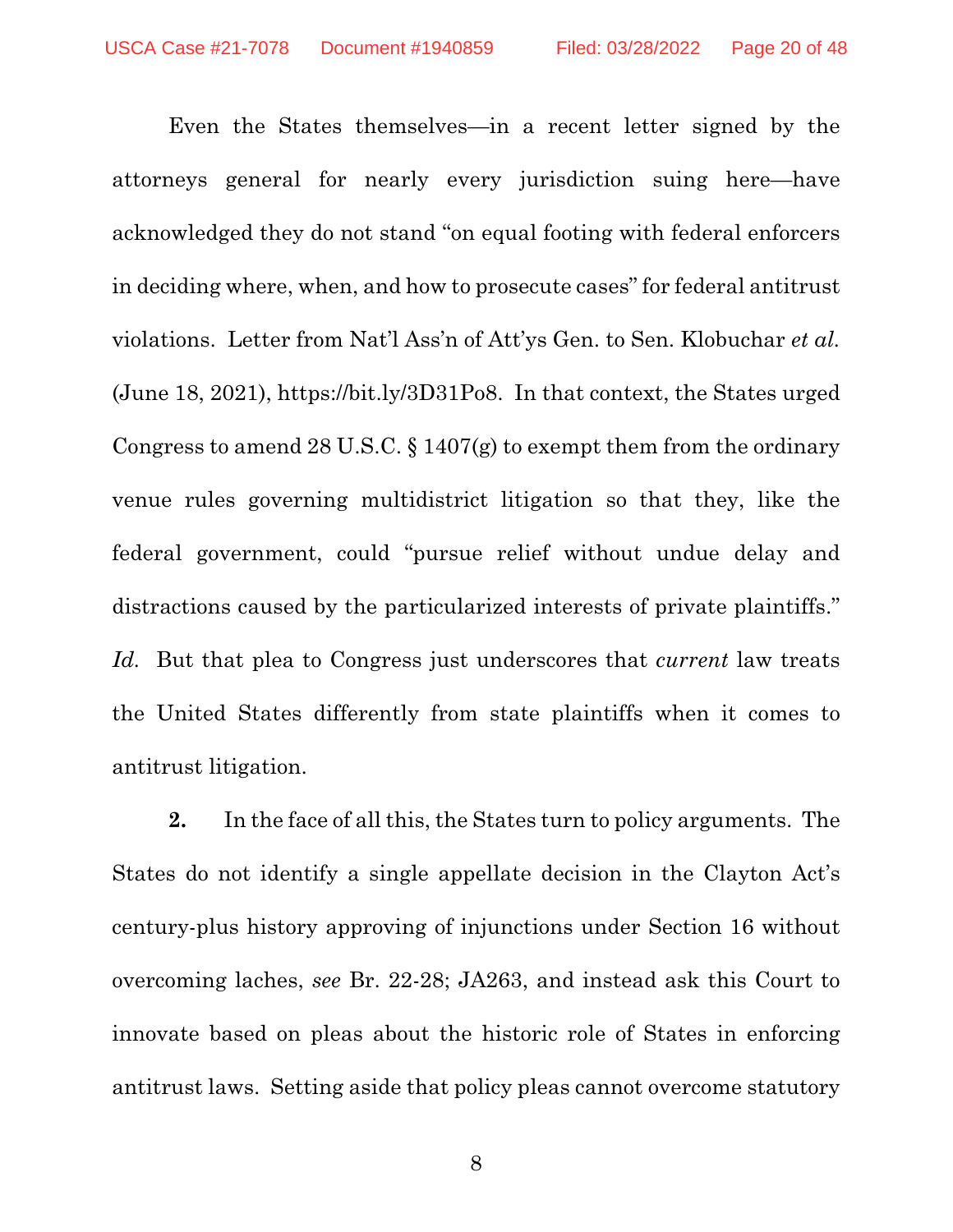text, this particular request is misplaced on its own terms. States obviously play an important role in protecting the public good, including in antitrust. States are free to sue as sovereigns to enforce their *own*  antitrust laws. *See, e.g.*, *State v. LG Elecs., Inc.*, 375 P.3d 636, 638 (Wash. 2016). States may even sue to enforce *federal* antitrust laws, including by filing suit under Section 16. *See, e.g.*, *Georgia v. Pa. R.R. Co.*, 324 U.S. 439, 447 (1945). But what they cannot do is bring whatever equitable claim they choose free from the constraints of equity.

Nor does the broader policy calculus favor the States. Far from yielding an unalloyed good for consumers, unleashing more than 50 governments to file antitrust claims based on ancient conduct would upend the national economy. It would subject every business transaction—no matter how uncontroversial or pro-competitive—to the eternal threat of litigation based on political, cultural, and business trends decades after the deal has closed. That is a recipe for uncertainty and inefficiency, all to the detriment of consumers.

**a.** Timeliness defenses, laches included, play a fundamental role in our legal system and our economy by providing certainty to businesses in conducting their affairs. In the words of Chief Justice Marshall, it

9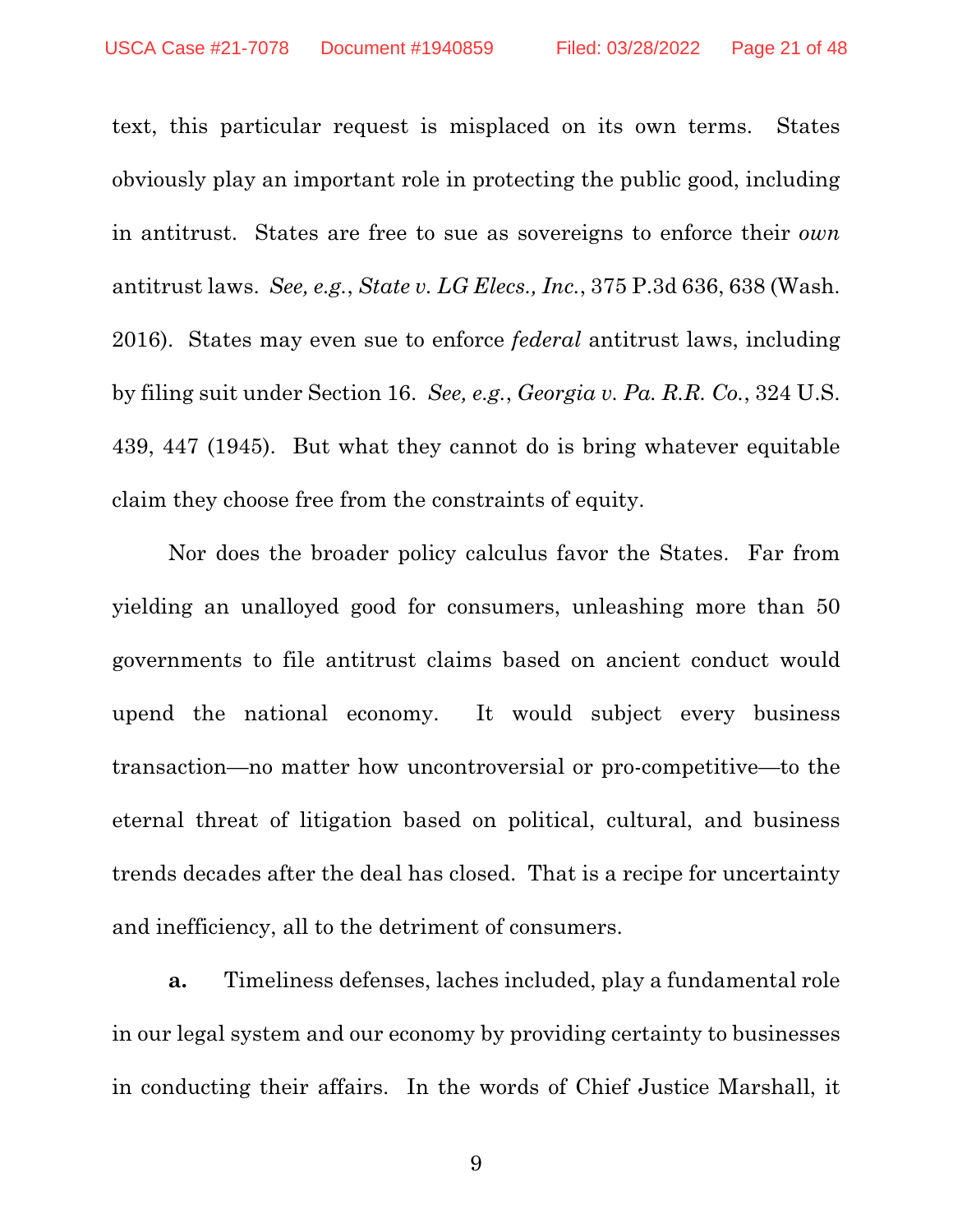"would be utterly repugnant to the genius of our laws" if an action for financial sanctions could "be brought at any distance of time." *Adams v. Woods*, 6 U.S. (2 Cranch) 336, 342 (1805). The same could be said about an action seeking the equitable remedies available under the Clayton Act, at least some of which are orders of magnitude more severe, such as the divestiture of long-ago-acquired companies that the States seek here. JA114. Businesses, their shareholders, and their customers deserve to know that decades-old transactions will not be unwound by a state or territorial government's belated trip to the courthouse. The insecurity of knowing that the structure of an established enterprise is forever subject to judicial revision would cast a cloud over all business dealings down the line.

The States' contrary approach would inject deep uncertainty and impose substantial costs for all businesses engaged in conduct potentially subject to the Sherman Act—not just the companies that are actually targeted by stale claims. Clear rules allow "private parties to plan their affairs," while the opaque standard the States advocate would yield the "quixotic results" that flow from "vague standards, inconsistently applied." Phillip Areeda, *Monopolization, Mergers, and Markets: A*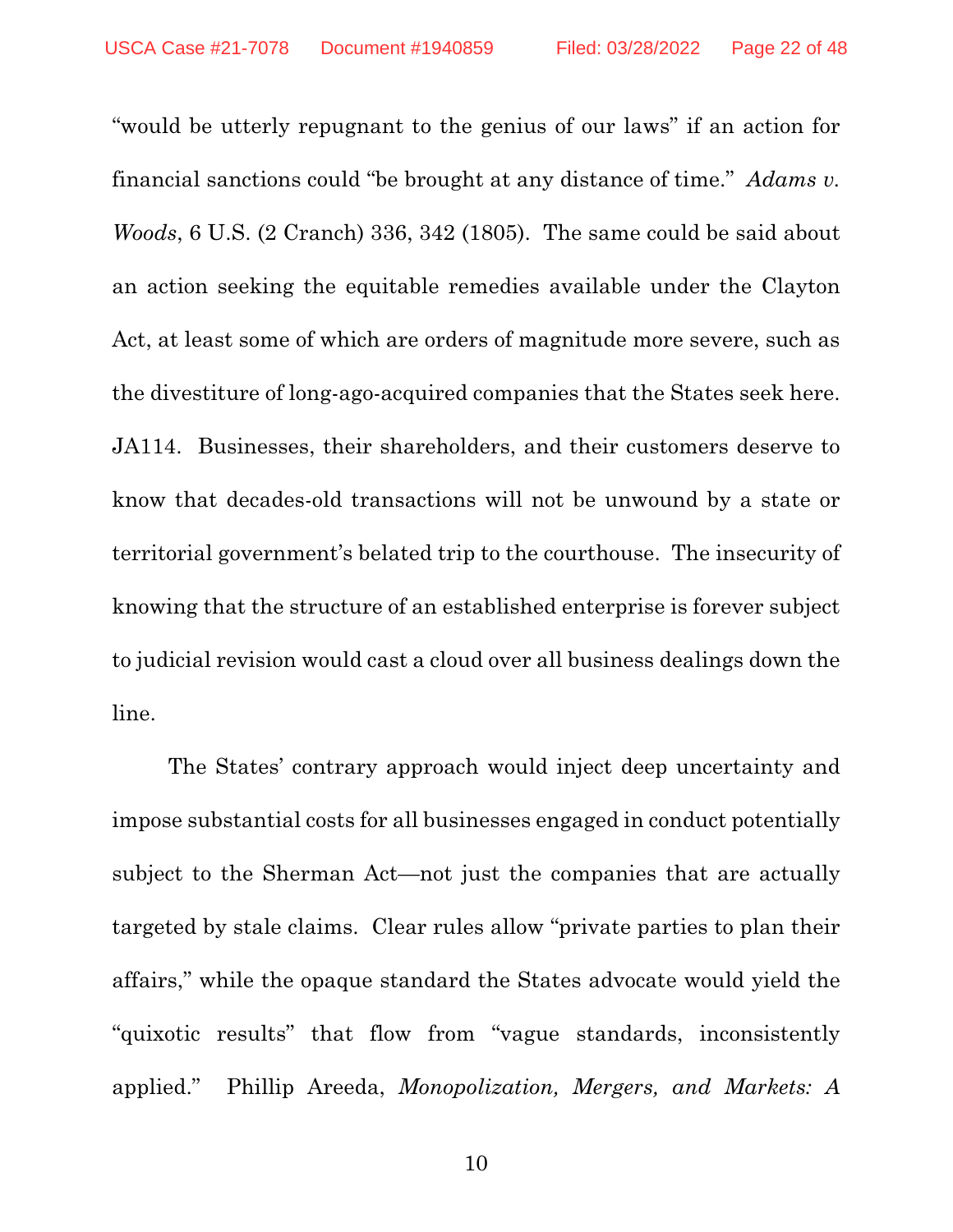*Century Past and the Future*, 75 Cal. L. Rev. 959, 970 (1987). Maintaining a state of readiness for potential claims that arise from every prior transaction in a company's long history would require maintaining greater financial reserves, avoiding certain transactions, or purchasing insurance policies for ever-higher prices. Those costs would not be borne by billionaires; they would fall on consumers via increased prices and abandoned transactions that would have otherwise enhanced efficiency and consumer welfare. And those costs would proliferate across the country, given the antitrust laws' liberal venue provision. *See* 15 U.S.C. § 22 (permitting suit "in any district wherein [a corporation] may be found or transacts business").

Consider the tumult that would accompany a State or Territory suddenly challenging transactions like Bristol Myers-Squibb (1989), Atlantic Richfield-Sinclair Oil (1969), or perhaps the merger of multiple concerns into Edison General Electric Company (1889). Regardless of whether such a challenge ultimately succeeded, the litigation would impose significant burdens on the parties and untold costs on the economy. Just consider the difficulties of this case, where the States seek to unwind federally pre-cleared transactions from between eight and ten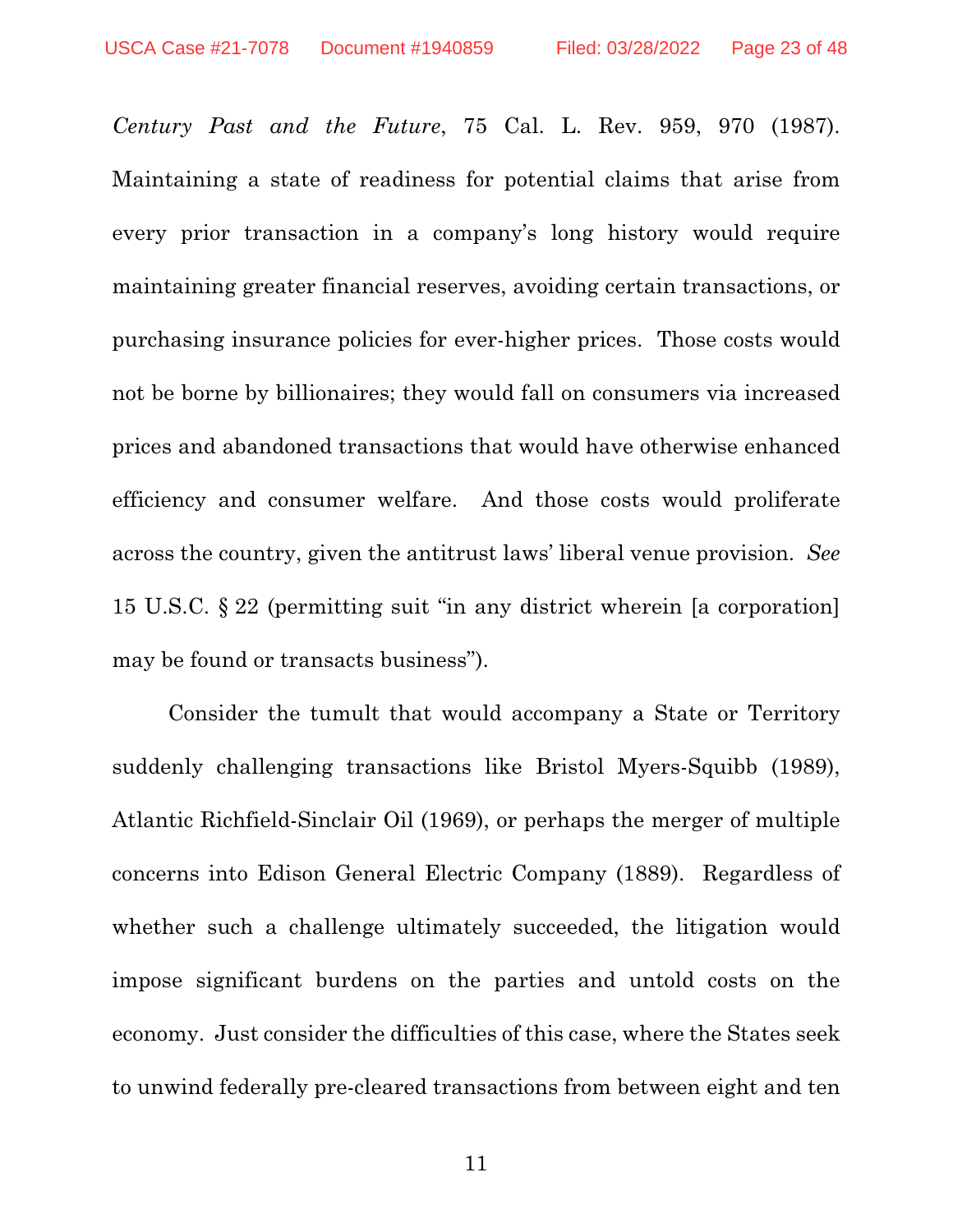years ago (Whatsapp and Instagram) that were worth billions of dollars and that have served as the foundation for countless developments in Facebook's business and the tech sector more broadly.

**b.** Beyond providing much-needed certainty to businesses, defenses like laches promote effective enforcement of the law. For starters, they focus agencies' attention on fresh cases and ongoing misconduct. Removing any requirement to timely file suit would invite delay, distract from enforcing against current conduct, massively expand the scope of potential enforcement against companies caught up in contemporary political maelstroms, and enable enforcers to capitalize on shifts in the law that postdate the underlying conduct by decades or more. Timeliness defenses provide one bulwark against these problematic practices. They confine enforcement to current harms rather than everything a company has ever done. They support stability in the law and minimize the retroactive imposition of liability when the law evolves. And they provide the certainty needed to build a business by closing the door to challenging transactions after a reasonable amount of time has passed.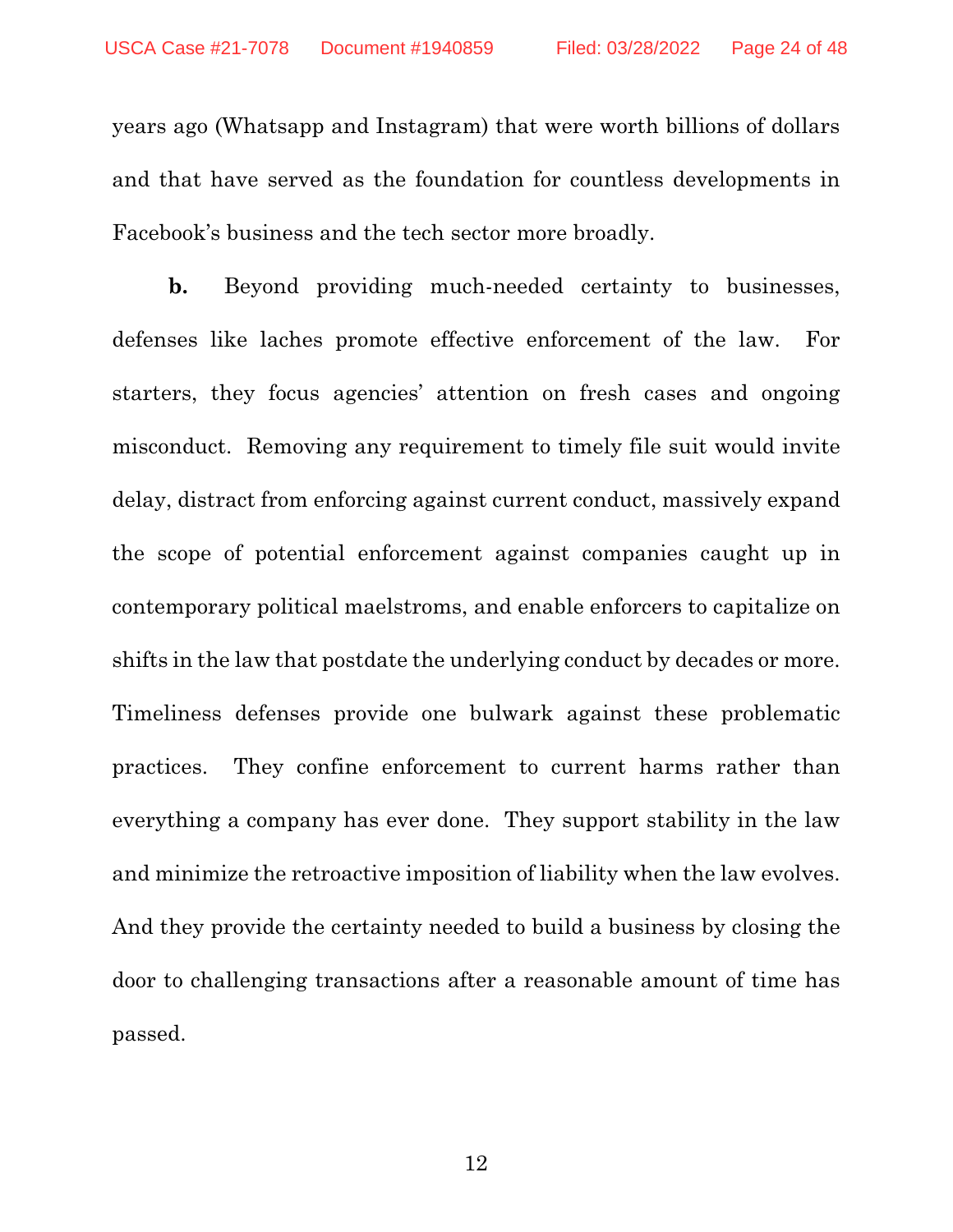Requiring that plaintiffs assert their rights soon after their injury arises also maximizes the odds that the legal process will be able to yield an effective remedy. Timely litigation increases the possibility that injuries will be minimized, and gives defendants an incentive to take prompt remedial action. Timely suits maximize the law's deterrent effects by requiring that enforcement be undertaken against those who made the underlying decisions rather than their decades-later successors. And timely suits also avoid casting federal judges—"neither economic nor industry experts," *NCAA v. Alston*, 141 S. Ct. 2141, 2163 (2021)—in the impossible role of remedying decades-old antitrust violations intertwined with complex contemporary businesses.

More fundamentally, "even if one has a just claim it is unjust not to put the adversary on notice to defend within the period of limitation." *Order of R.R. Telegraphers v. Ry. Express Agency, Inc.*, 321 U.S. 342, 349 (1944). A state enforcer could suspect a violation and yet postpone suit until it sees how the transaction turns out—even decades later after changes in law or fact make its claim more likely to succeed, or after some unrelated controversy enhances the popularity of an enforcement action against the defendant company. "[E]ssential fairness" demands some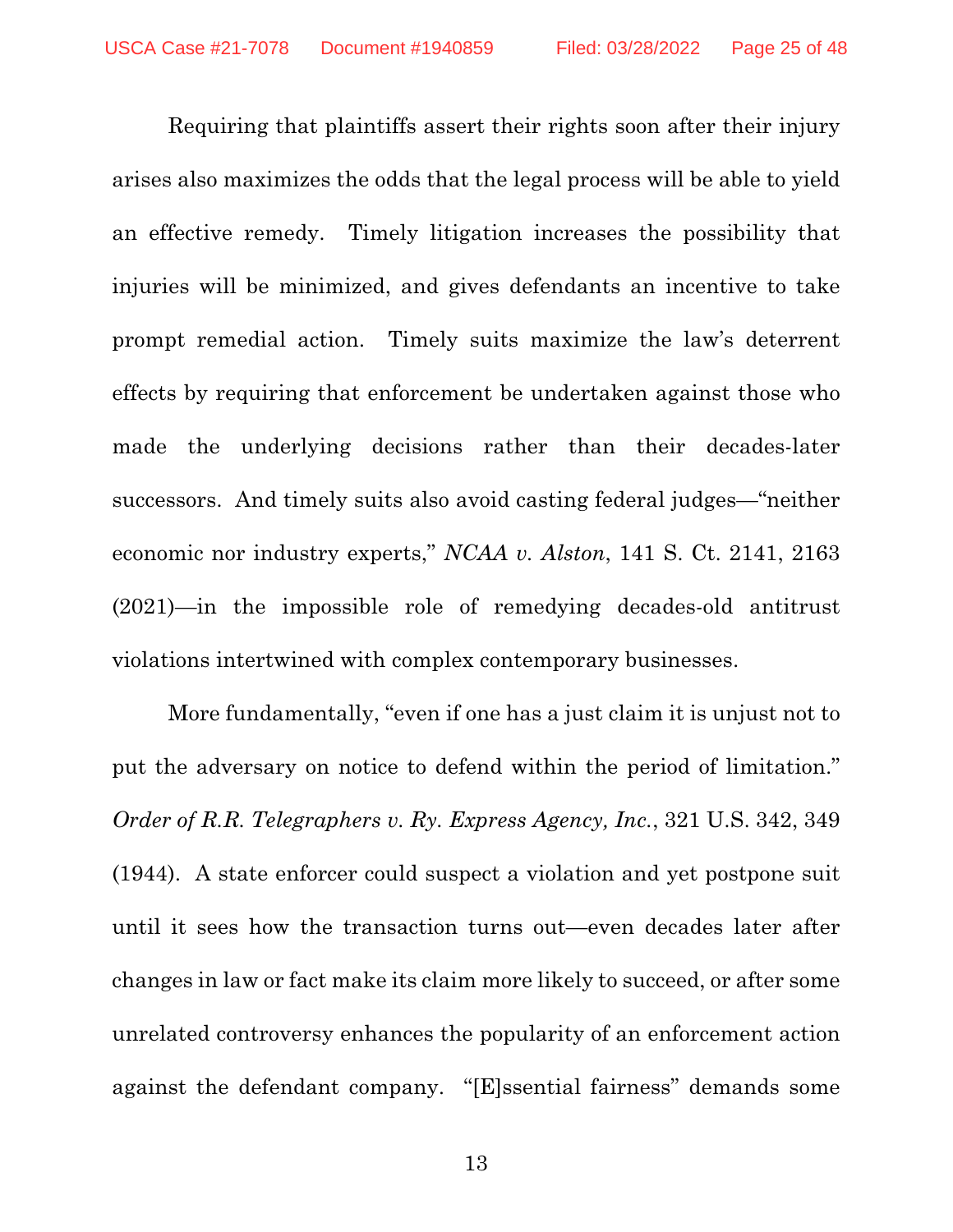limit on bringing suit. *Am. Pipe & Constr. Co. v. Utah*, 414 U.S. 538, 554 (1974).

**c.** The States' approach also threatens to impose significant burdens on the courts. Not only would innumerable transactions suddenly be open to litigation (a problem of volume), but any one of those belated suits would present extraordinary evidentiary challenges (a problem of intensity). *See* Phillip E. Areeda & Herbert Hovenkamp, *Antitrust Law* ¶¶ 320a, 320g (1978 & Suppl. 2021). By expanding the enforcement field from a reasonable time to eternity, dispensing with laches guarantees more enforcement actions concerning old conduct.

As the leading antitrust treatise explains: "Repose is especially valuable in antitrust, where tests of legality are often rather vague, where many business practices can be simultaneously efficient and beneficial to consumers but also challengeable as antitrust violations, where liability doctrines change and expand, where damages are punitively trebled," where "duplicate treble damages for the same offense may be threatened," where "relevant evidence may disappear over time," and where "liability depends not only on the parties' acts but also on many surrounding circumstances, including the behavior of rival firms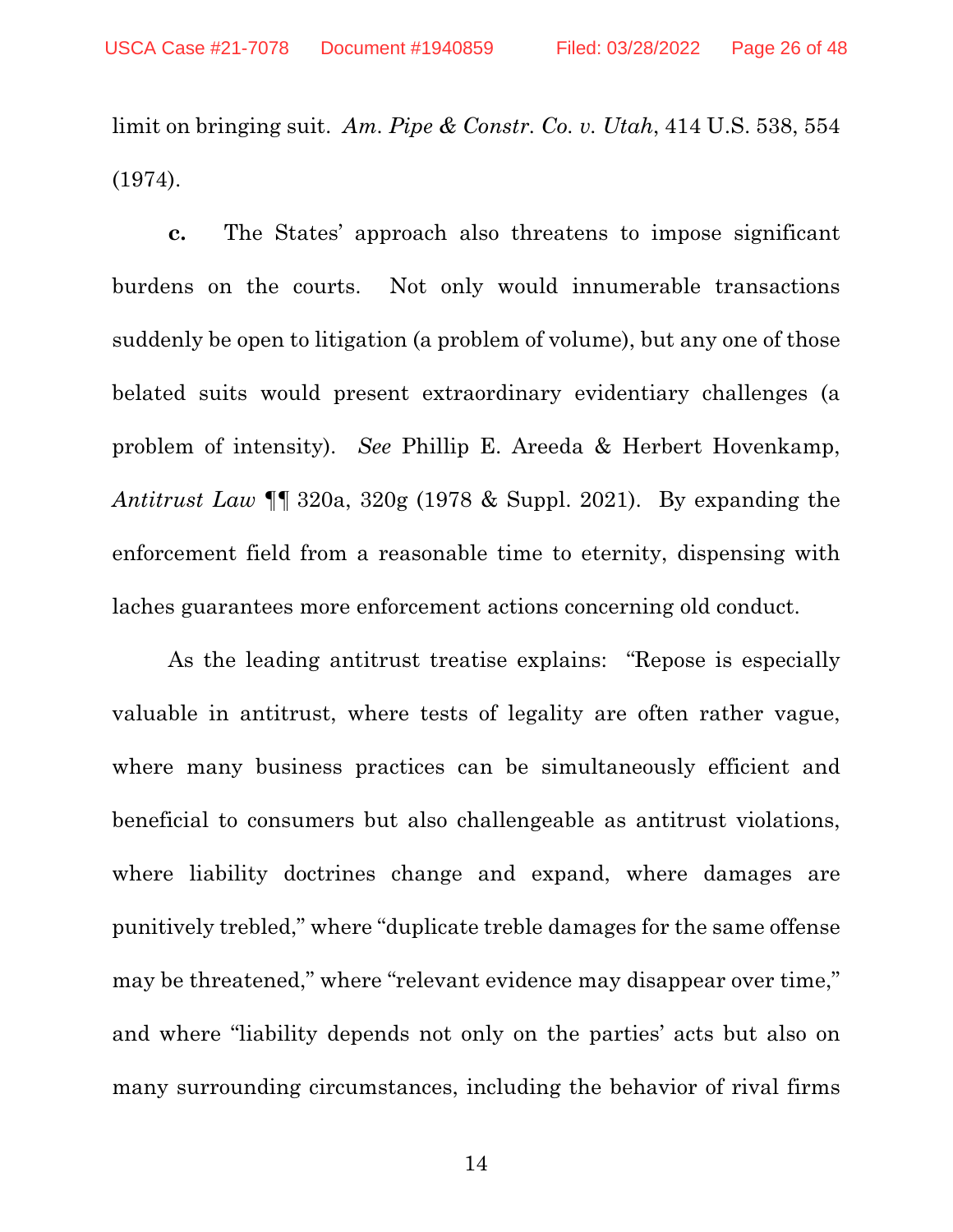and general market conditions—matters that may be hard to reconstruct long afterwards." *Id.* ¶ 320a. For all these reasons, inviting actions that reach further and further back in time would create untold difficulties for district courts, enriching only the antitrust bar along the way.

This case illustrates the point. Here, the States are asking the courts to examine Facebook's "purpose" in "refusing to deal" with its competitors over a decade ago in 2011. Br. 64; *see id.* at 12; *see also infra*  Pt. II. Reconstructing intent is always difficult, and it becomes exponentially more so as time slips away. Timeliness doctrines exist to mitigate that problem, "'promot[ing] justice by preventing surprises through the revival of claims that have been allowed to slumber until evidence has been lost, memories have faded, and witnesses have disappeared.'" *Gabelli v. SEC*, 568 U.S. 442, 448 (2013); *see also Am. Legion v. Am. Humanist Ass'n*, 139 S. Ct. 2067, 2085 (2019) ("The passage of time means that testimony from those actually involved in the decisionmaking process is generally unavailable, and attempting to uncover their motivations invites rampant speculation.").

**d.** Finally, eliminating laches could cause uncertainty that reverberates far beyond this litigation. The Clayton Act aside, the U.S.

15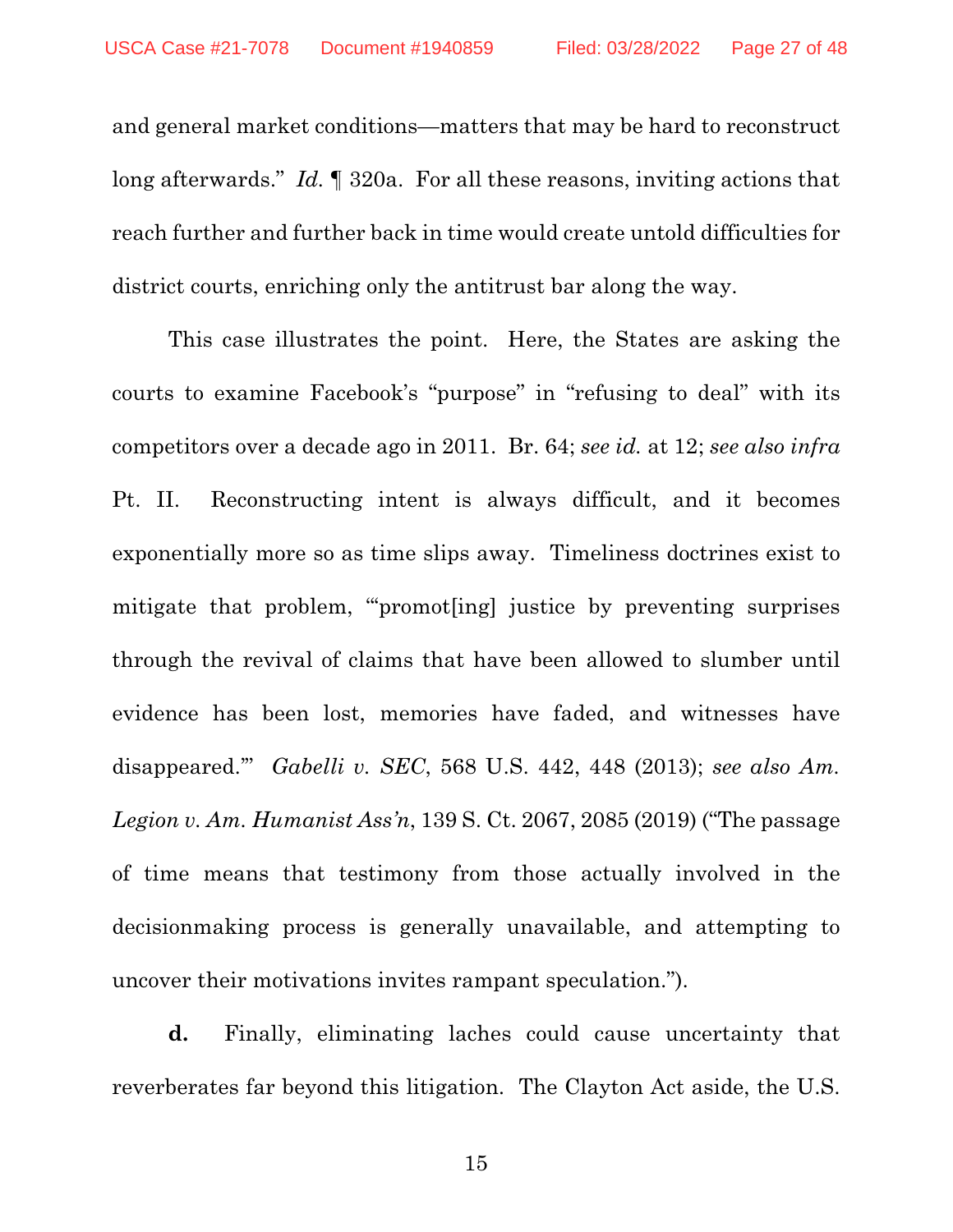Code is littered with provisions that States can enforce with equitable remedies. *See, e.g.*, 15 U.S.C. § 1264(d) (Federal Hazardous Substances Act); 16 U.S.C. § 1540(g) (Endangered Species Act); 29 U.S.C. § 626 (Age Discrimination in Employment Act); 33 U.S.C. § 1365 (Clean Water Act); 42 U.S.C. § 2000e-5 (Title VII of the Civil Rights Act of 1964); *id.* § 6972 (Resource Conservation and Recovery Act); *id.* § 7604 (Clean Air Act); *id.* § 12117(a) (Americans with Disabilities Act (ADA)). Many of these statutes explicitly provide for state enforcement, *see, e.g.*, 16 U.S.C. §§ 1532(13), 1540(g), whereas others have been read to allow state *parens patriae* suits, *see, e.g.*, *EEOC v. Fed. Express Corp.*, 268 F. Supp. 2d 192, 196-99 (E.D.N.Y. 2003) (Title VII); *People ex rel. Vacco v. Mid Hudson Med. Grp., P.C.*, 877 F. Supp. 143, 146-49 (S.D.N.Y. 1995) (ADA). Eliminating laches whenever States bring cases in the public interest could open all of these statutes to late-in-the-day litigation against whichever companies the States choose to target. The States are open about their broad ambitions, declaring that laches is *always* "inapplicable to States seeking to protect public rights under state and federal laws including" (but apparently not limited to) "federal antitrust laws." Br. 23.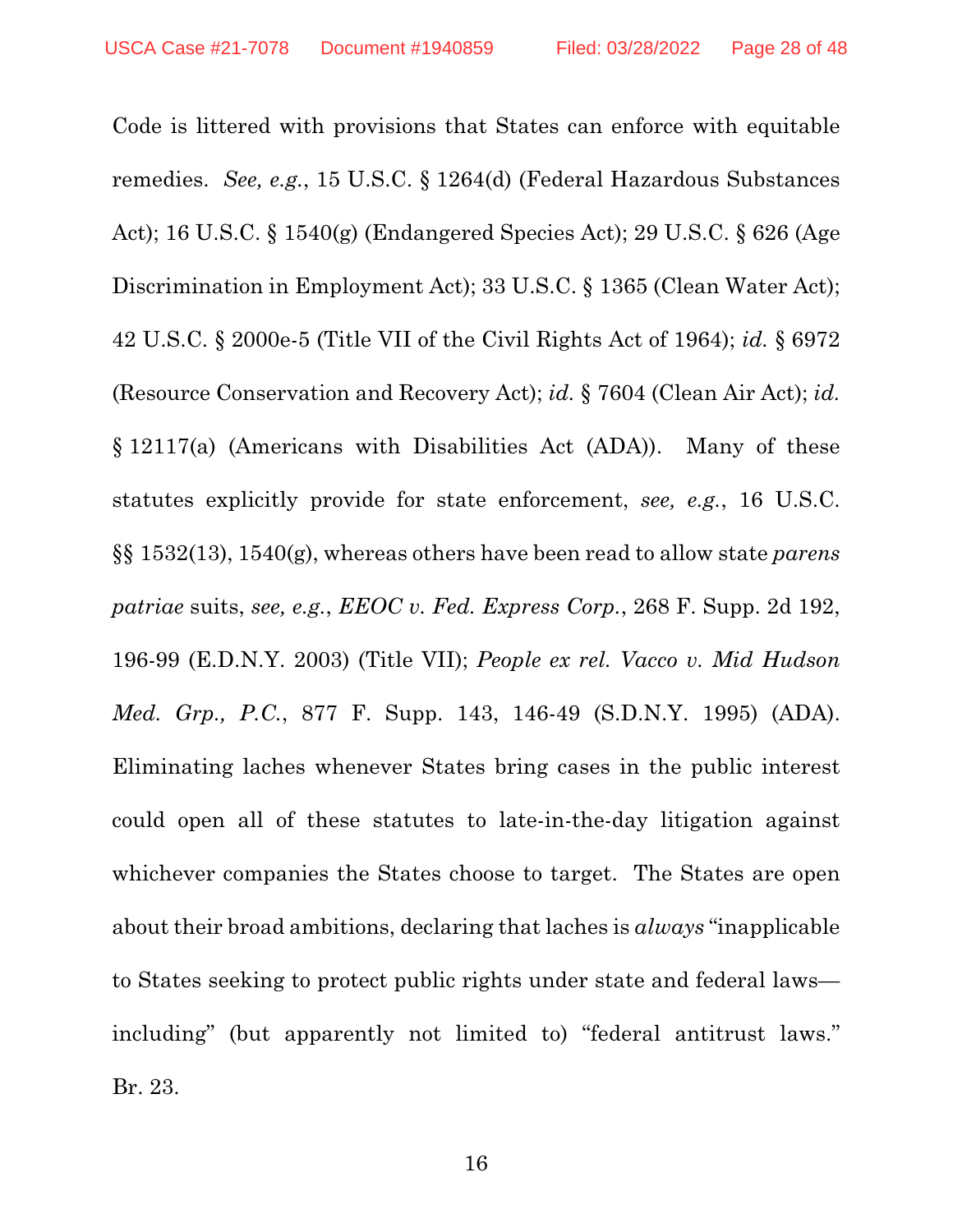Nor is it evident why the laches exemption urged here would stop with the States. If "suing 'for the benefit of the public" is sufficient to blow through timeliness doctrines, *id.* at 25, then cities and towns could presumably join in challenging long-settled mergers (or pretty much anything else)—leaving businesses to face stale lawsuits from "the 2,300 district attorneys in this country." *Trump v. Vance*, 140 S. Ct. 2412, 2428 (2020). And given the Supreme Court's observation that "Indian tribes … still retain some elements of quasi-sovereign authority," *Brendale v. Confederated Tribes & Bands of Yakima Indian Nation*, 492 U.S. 408, 425 (1989) (cleaned up), they, too, could potentially avoid laches under the States' theory. *But see City of Sherrill v. Oneida Indian Nation of N.Y.*, 544 U.S. 197, 217-21 (2005) (applying laches to preclude an untimely suit by a tribe).

The States also do not explain why their theory would not further extend to "private plaintiffs" who bring "suits in the public interest." Br. 26. The only response the States suggest is that they are "subject to the 'safeguards of the public-interest standards and expertness which presumably guide the government.'" *Id.* But that has nothing to do with whether laches should apply. Like any plaintiff, States sometimes have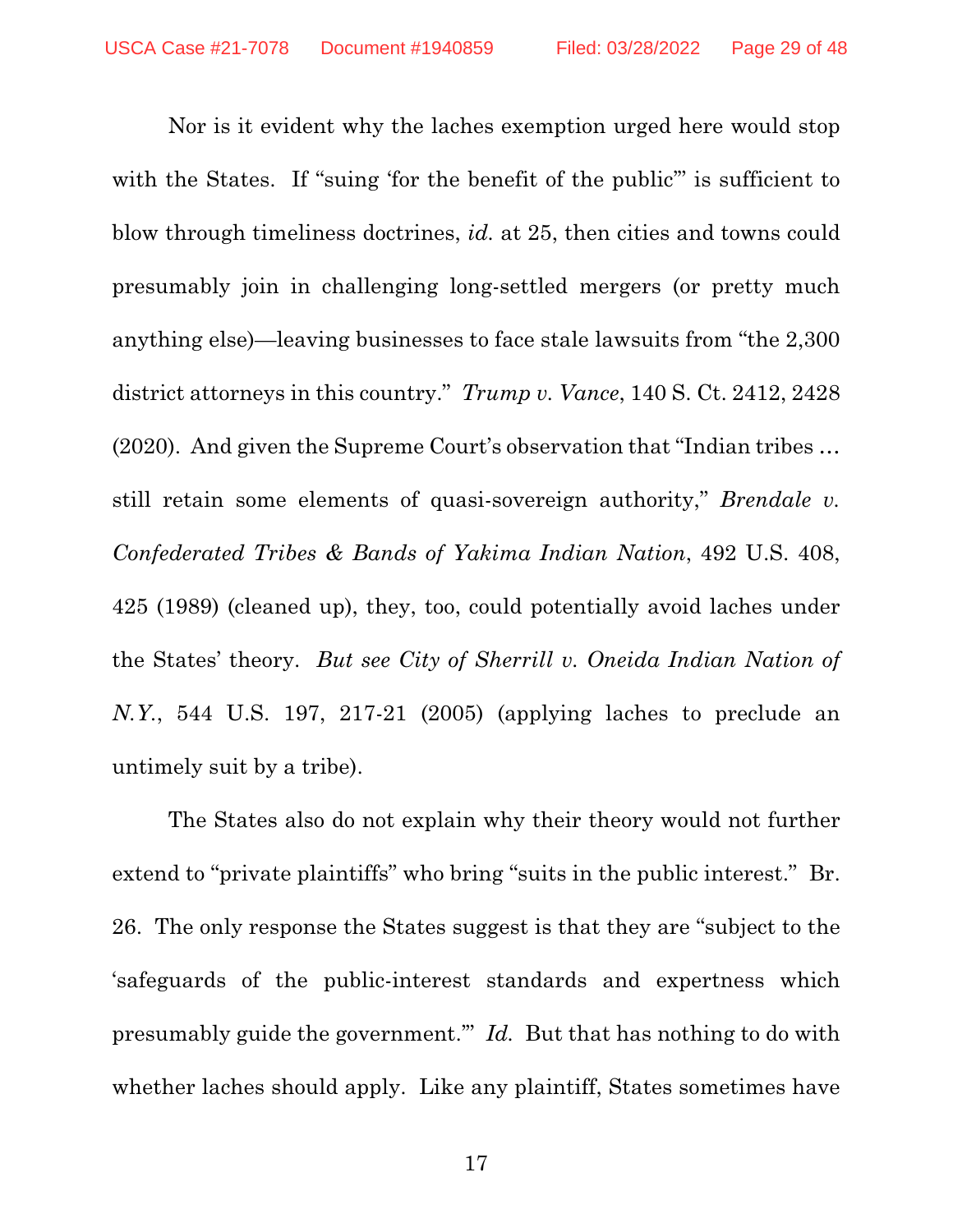strong incentives to challenge long-past business decisions. That does not make stale suits any more sensible or workable. The need for laches is as acute in this context as in any other—if not more so. *See* Areeda & Hovenkamp, *supra*, ¶ 320a.

The States' position would jeopardize other equitable doctrines, too. If the policy rationale for exempting States from laches is "'preserving the public rights, revenues, and property from injury and loss, by the negligence of public officers,'" *Guar. Tr. Co. of N.Y. v. United States*, 304 U.S. 126, 132 (1938), presumably the States will soon seek to escape other equitable doctrines—like estoppel—as well. This Court should not take the first step towards unleashing 50-plus roving attorneys general on the national economy unencumbered by even the modest constraints of equity.

### **B. The District Court Properly Applied Laches Here.**

The States eventually resort to arguing that, even if they are subject to laches as a *general* matter, that defense cannot apply *here*. But this back-up argument just repackages the same categorical exemption in different paper. If laches does not apply to the States here, it is hard to see when it ever would.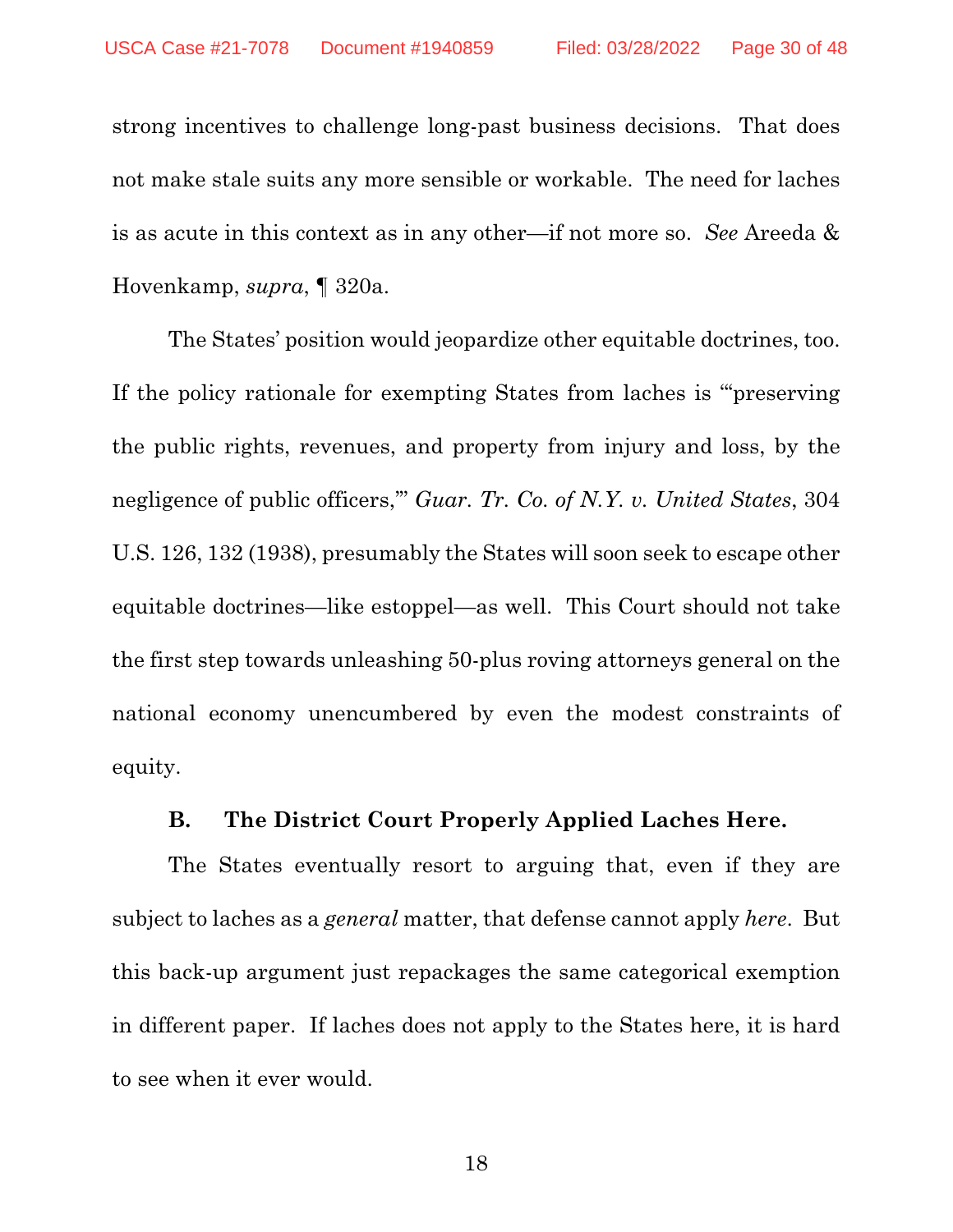"Laches requires proof of (1) lack of diligence by the party against whom the defense is asserted, and (2) prejudice to the party asserting the defense." *Costello v. United States*, 365 U.S. 265, 282 (1961). The analysis begins—and sometimes ends—with delay, as "prejudice may arise from delay alone." *Russell v. Todd*, 309 U.S. 280, 287 (1940). And here, the States have yet to offer a substantial excuse for their decision to sit on their hands for nearly a decade. The States do not dispute that, when "Facebook announced its plans to purchase Instagram in April 2012, the FTC conducted a highly publicized, four-month-long investigation to determine whether the proposed acquisition would violate Section 7 of the Clayton Act." JA260 (cleaned up). Nor do they deny that they "could easily have brought suit" way back then. JA282. Rather, the States merely suggest they could not have "responsibly" brought an action following the acquisition of WhatsApp in 2014 based on what "'some analysts' believed," Br. 42, without ever explaining *why* those very same beliefs nonetheless featured so prominently in the States' complaint. *See* JA86 (asserting that one analyst "laid out the case for the deal with remarkable clarity").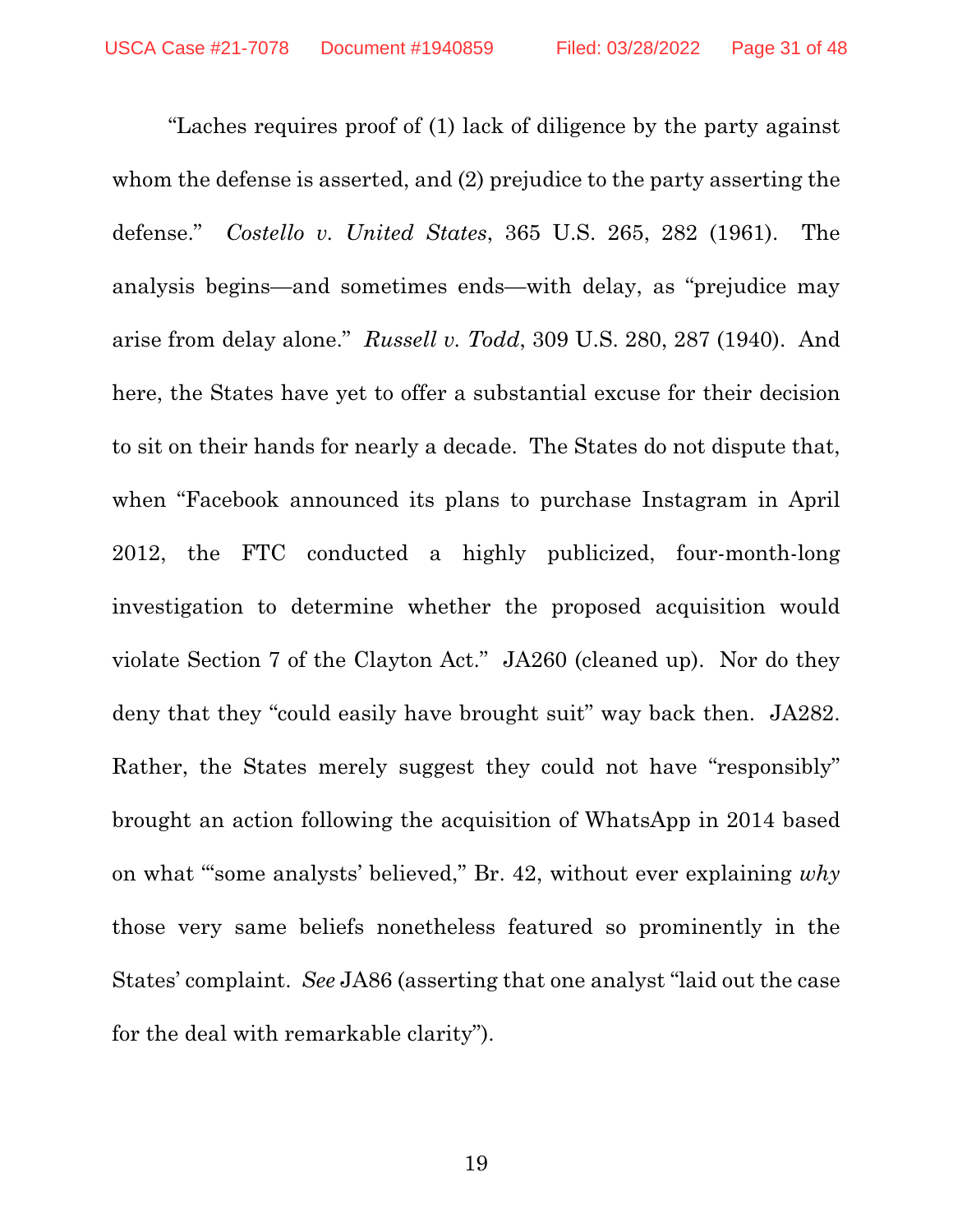The States fare no better in trying to excuse their delay by asserting that (in hindsight) the 2012 and 2014 acquisitions at issue began an "ongoing" "course of conduct." Br. 40. The district court rightly saw this theory for what it is—a request to "write the statute of limitations for Section 7 damages actions out of the Clayton Act and similarly eliminate the laches defense that Congress expected to govern Section 16's cause of action for injunctive relief." JA271. Confirming the point, the States have yet to explain why their theory would not preclude laches whenever a company "continued" to "hold[]" the business that a State claims the company long ago acquired in violation of the antitrust laws. *Id.*

Turning to prejudice, the district court correctly found that "[t]he facts alleged in the Complaint … confirm the existence of economic prejudice" to Facebook. JA261; *see* JA261-63.The States do not, and cannot, dispute that on the face of their complaint, "for the last five-plus years Facebook has made business decisions and allocated firm resources based on holding Instagram and WhatsApp, and it has also integrated their offerings to some extent into its core business." JA261. And they do not contest that their complaint sought "divestiture" of those long-ago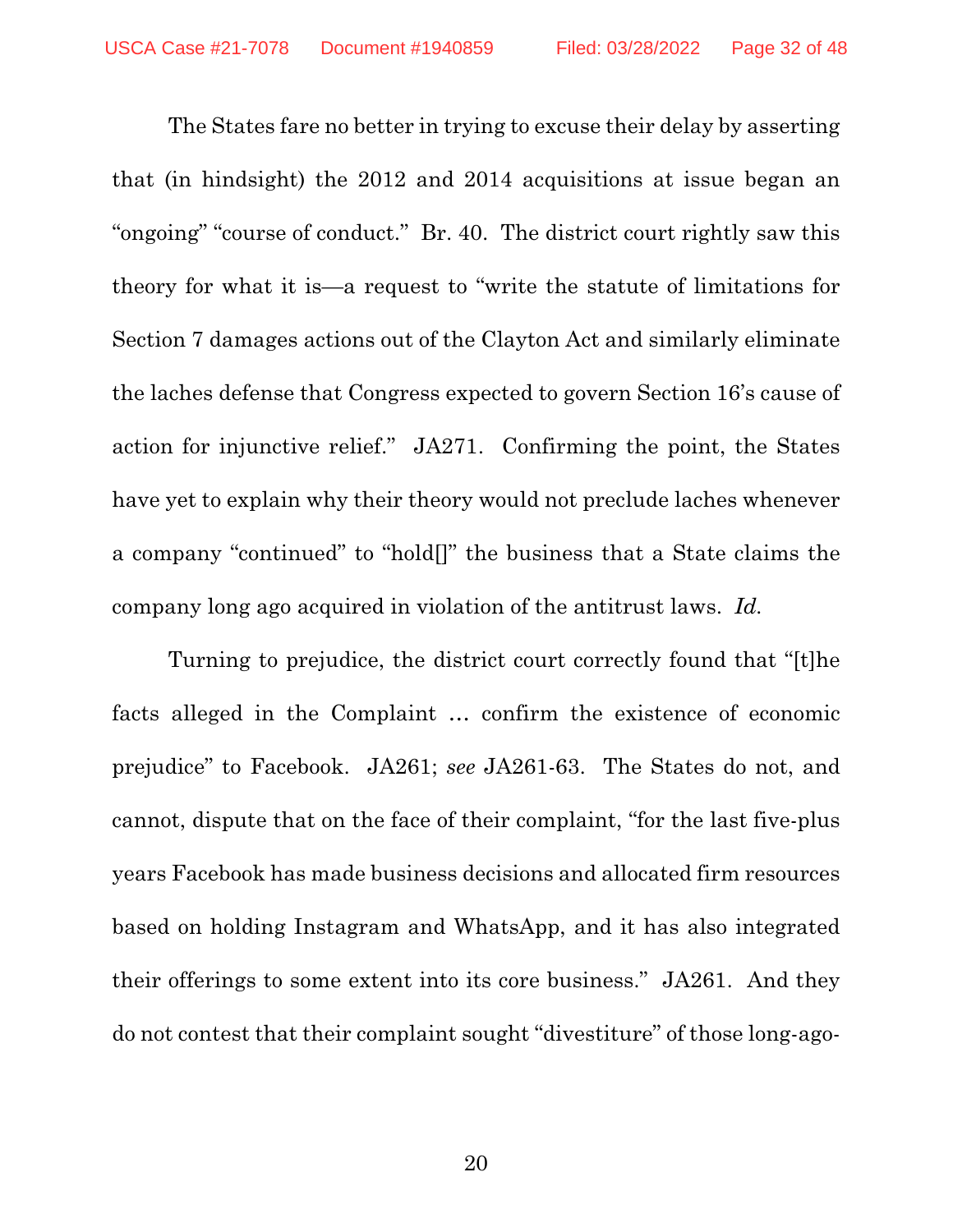acquired companies based on long-ago acts alleged to have been anticompetitive at the time. JA114.2

The States nevertheless insist that Facebook should address these issues solely at the "remedy" stage, after suffering all the prejudices that the States' delay would inflict on its ability to defend the merits. Br. 32. But all the same reasons for applying laches to the States *generally* warrant applying laches to them here *specifically*. Requiring the "timely" filing of antitrust claims maximizes the benefits of enforcement (by "minimizing the social costs of any antitrust violation") and minimizes the costs of legal uncertainty (by providing "the parties repose for conduct that is lawful"). Areeda & Hovenkamp, *supra*, ¶ 320a. The States' requested *ad hoc* exemption from that rule is no more justified than their plea to abandon the rule entirely. If laches is generally available against the States—as it is, for the reasons detailed above—then the district court was surely correct to apply it here, where the States challenge conduct that was undertaken and completed a decade ago.

<sup>2</sup> Nor may the States escape laches by arguing that Facebook's mere continued holding and operation of long-ago acquisitions constitutes an "[o]ngoing [v]iolation," as the district court ably explained. JA267-71.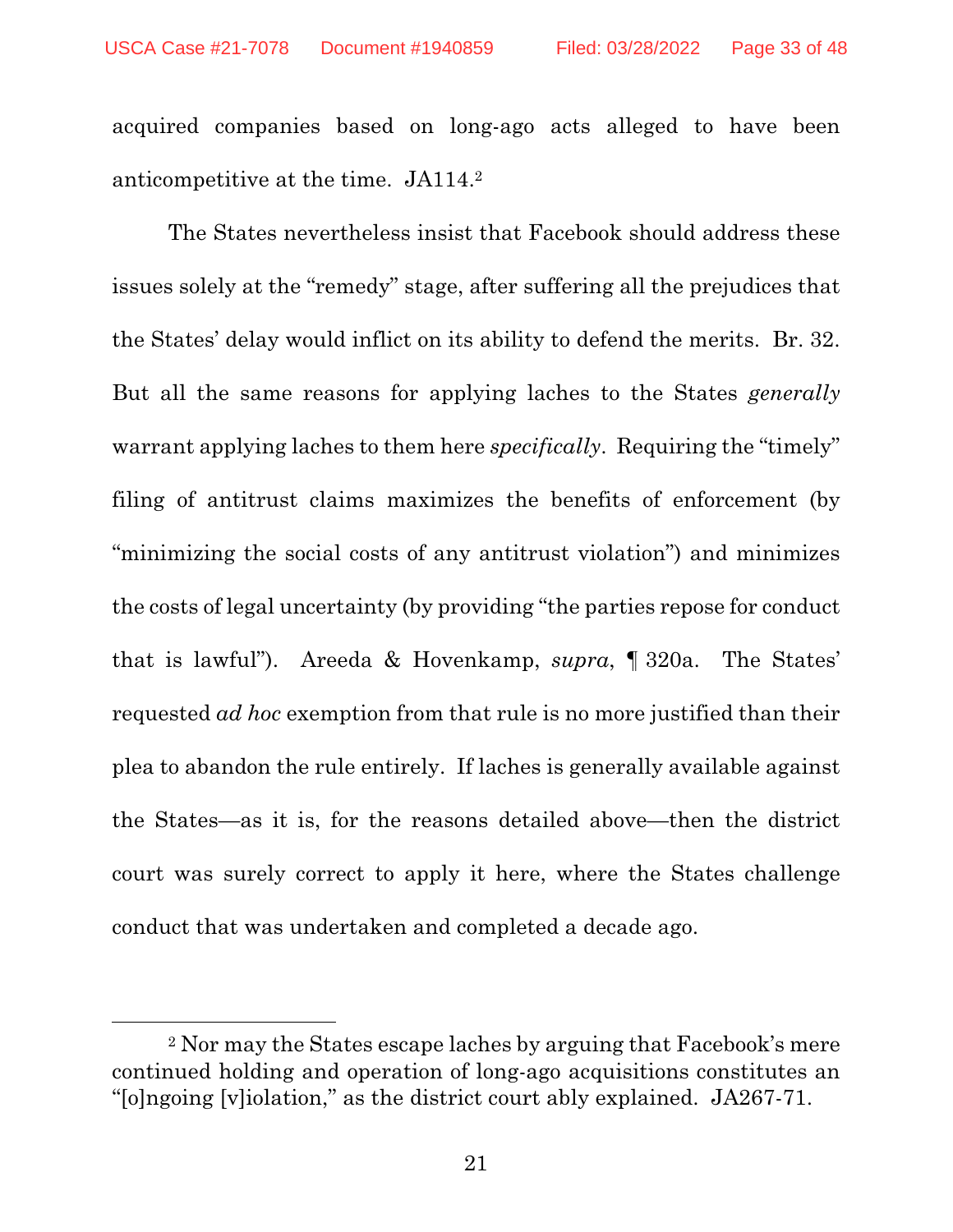### **II. Refusal-To-Deal Claims Cannot Survive The Pleading Stage Where There Is No Prior Course of Profitable Dealing Between The Parties, Nor Where There Are Pro-Competitive Justifications.**

The States' position on the merits is just as dubious and dangerous as their view of laches. The States ask this Court to remake a pillar of antitrust law by applying a "flexible" approach involving "several factors" and "further factual development" to determine whether Facebook's refusal to deal with certain rivals constitutes an antitrust violation. Br. 63-64, 67. The Court should reject this expansive, outdated view of refusal-to-deal liability, which is contrary to clear Supreme Court precedent.

### **A. A Business's Unilateral Refusal To Deal May Support Antitrust Liability Only In Exceedingly Narrow Circumstances.**

**1.** The right to choose the parties with whom one does business is an essential aspect of a free market. The Supreme Court has long held that the Sherman Act generally "does not restrict the long recognized right of trader or manufacturer engaged in an entirely private business, freely to exercise his own independent discretion as to parties with whom he will deal." *United States v. Colgate & Co.*, 250 U.S. 300, 307 (1919). Enterprises have "no duty to aid competitors," *Trinko*, 540 U.S. at 411,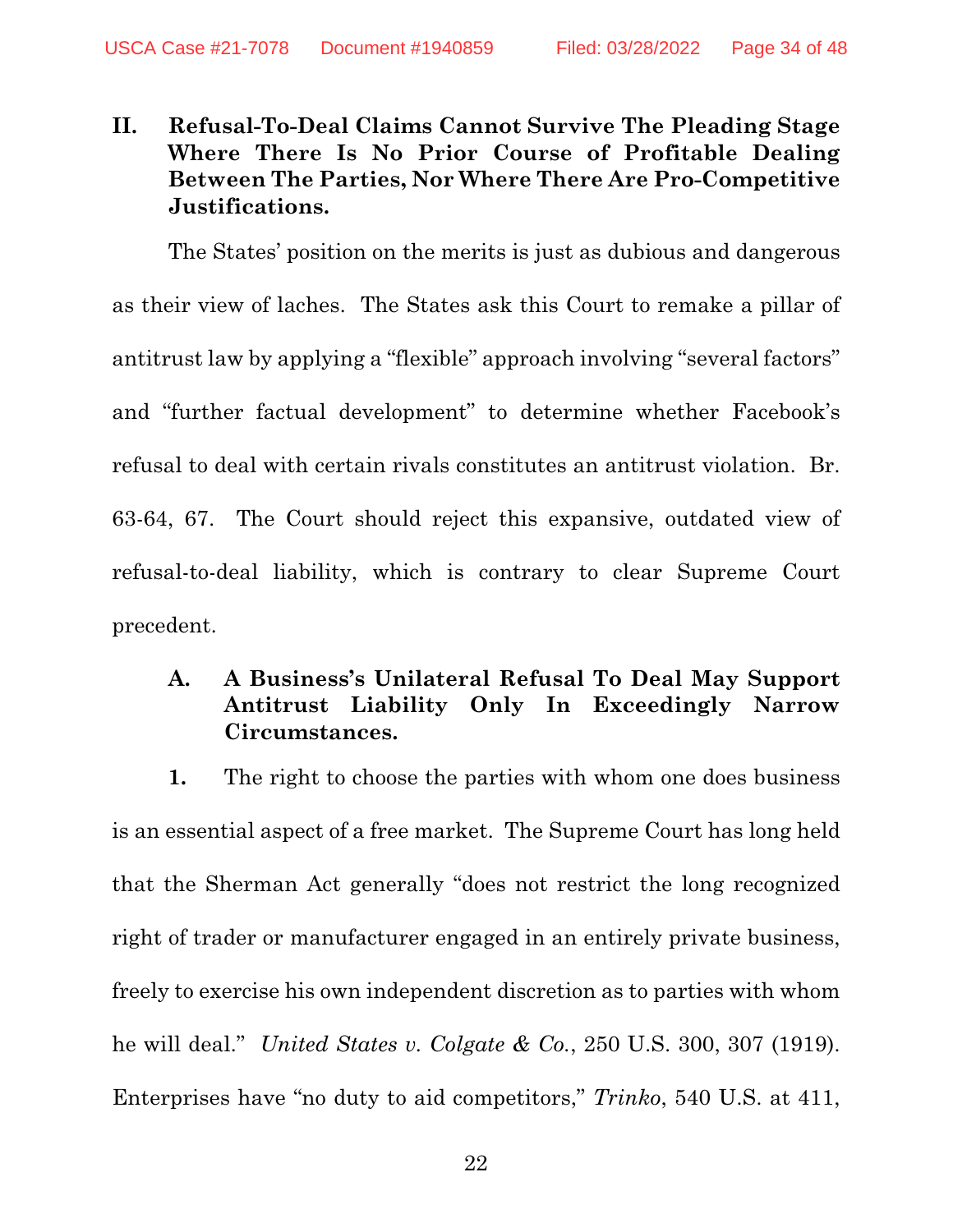and "are free to choose" whether to deal with other businesses, *Pac. Bell Tel. Co. v. linkLine Commc'ns, Inc.*, 555 U.S. 438, 448 (2009)*.*

It is accordingly well settled that "antitrust law does not require monopolists to cooperate with rivals by selling them products that would help the rivals to compete." *Schor v. Abbott Labs.*, 457 F.3d 608, 610 (7th Cir. 2006) (Easterbrook, J.). And for good reason. Foremost, compelled dealing reduces the incentive—for monopolists and their rivals—to invest, innovate, and create useful new products. Firms sometimes attain "monopoly power by establishing an infrastructure that renders them uniquely suited to serve their customers." *Trinko*, 540 U.S. at 407. Forcing successful firms to "share the source of their advantage" is inconsistent with "the underlying purpose of antitrust law" because it lessens "the incentive for the monopolist, the rival, or both to invest in those economically beneficial facilities." *Id.* at 407-08.

Not only that, but judicially compelled dealing often achieves little beyond simply "facilitat[ing] the supreme evil of antitrust: collusion." *Id.* at 408. Compelling a monopolist to share its monopoly leaves consumers "no better off" with "price and output" remaining "the same as they were." Areeda & Hovenkamp, *supra*, ¶ 771b. Courts can try to mitigate this

23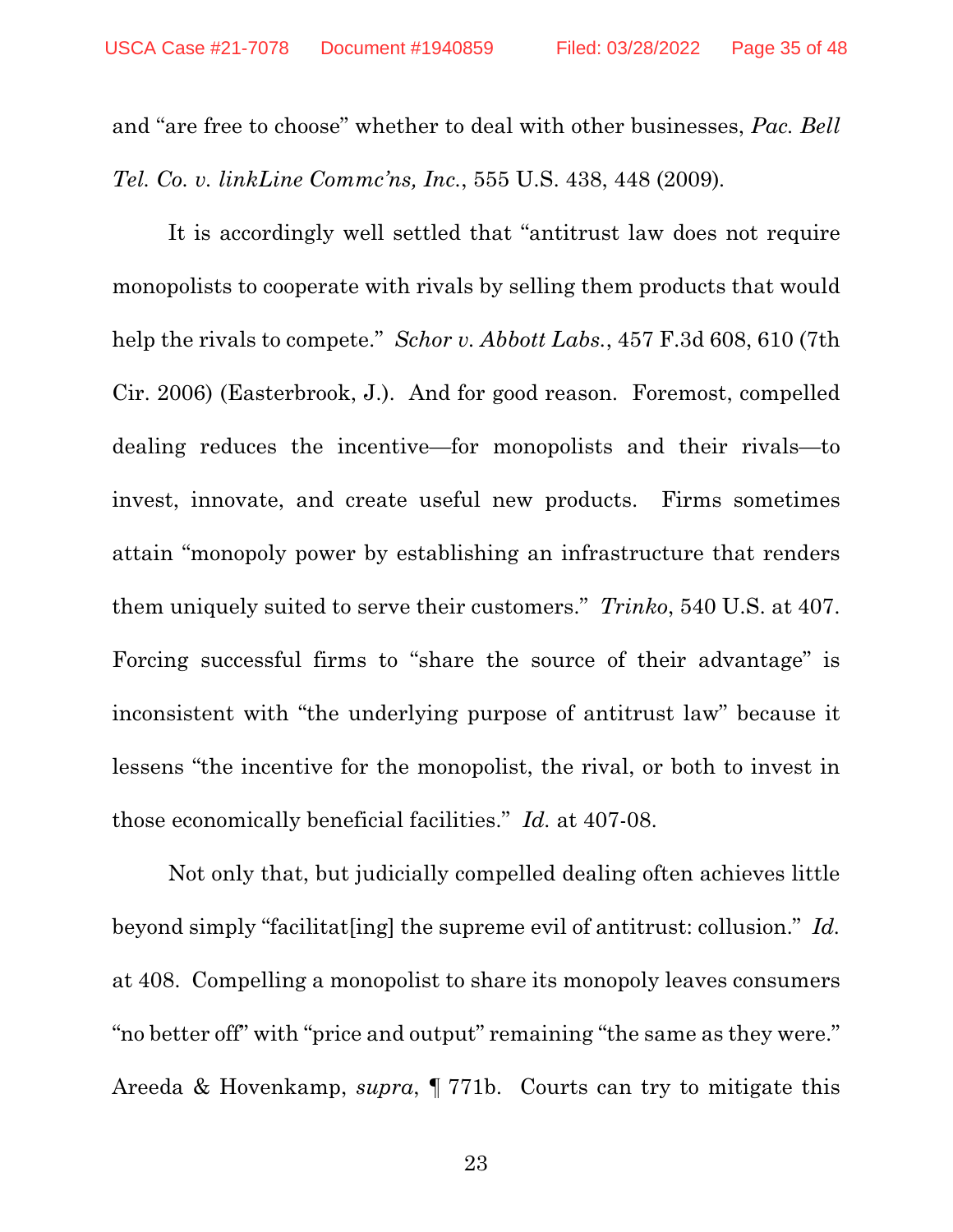tendency by donning the hats of "central planners, identifying the proper price, quantity, and other terms of dealing," but that is a "role for which they are ill suited." *Trinko*, 540 U.S. at 408. This is all why "[t]here is no general duty to share" and "[c]ompulsory access, if it exists at all, is and should be very exceptional." Phillip E. Areeda, *Essential Facilities: An Epithet in Need of Limiting Principles*, 58 Antitrust L.J. 841, 852 (1990).

**2.** In keeping with these insights into the relationship between market economics, the limits of judicial power, and consumer welfare, the Supreme Court has "been very cautious in recognizing" any "exceptions" to "'the right to refuse to deal with other firms.'" *Trinko*, 540 U.S. at 408. Those exceptions are essentially limited to the circumstances of *Aspen Skiing Company v. Aspen Highlands Skiing Corporation*, 472 U.S. 585 (1985). The defendant in *Aspen Skiing* owned three ski resorts in Aspen, Colorado, and had cooperated for years with the plaintiff, which owned a fourth, to sell a joint ticket to all four mountains. *Id.* at 593-94. One year, the defendant canceled that ticket, "refus[ing] to sell [the plaintiff] any lift tickets," even at "retail." *Id.* at 593. "[T]here were no valid business reasons for the refusal"; the defendant's *only* reason for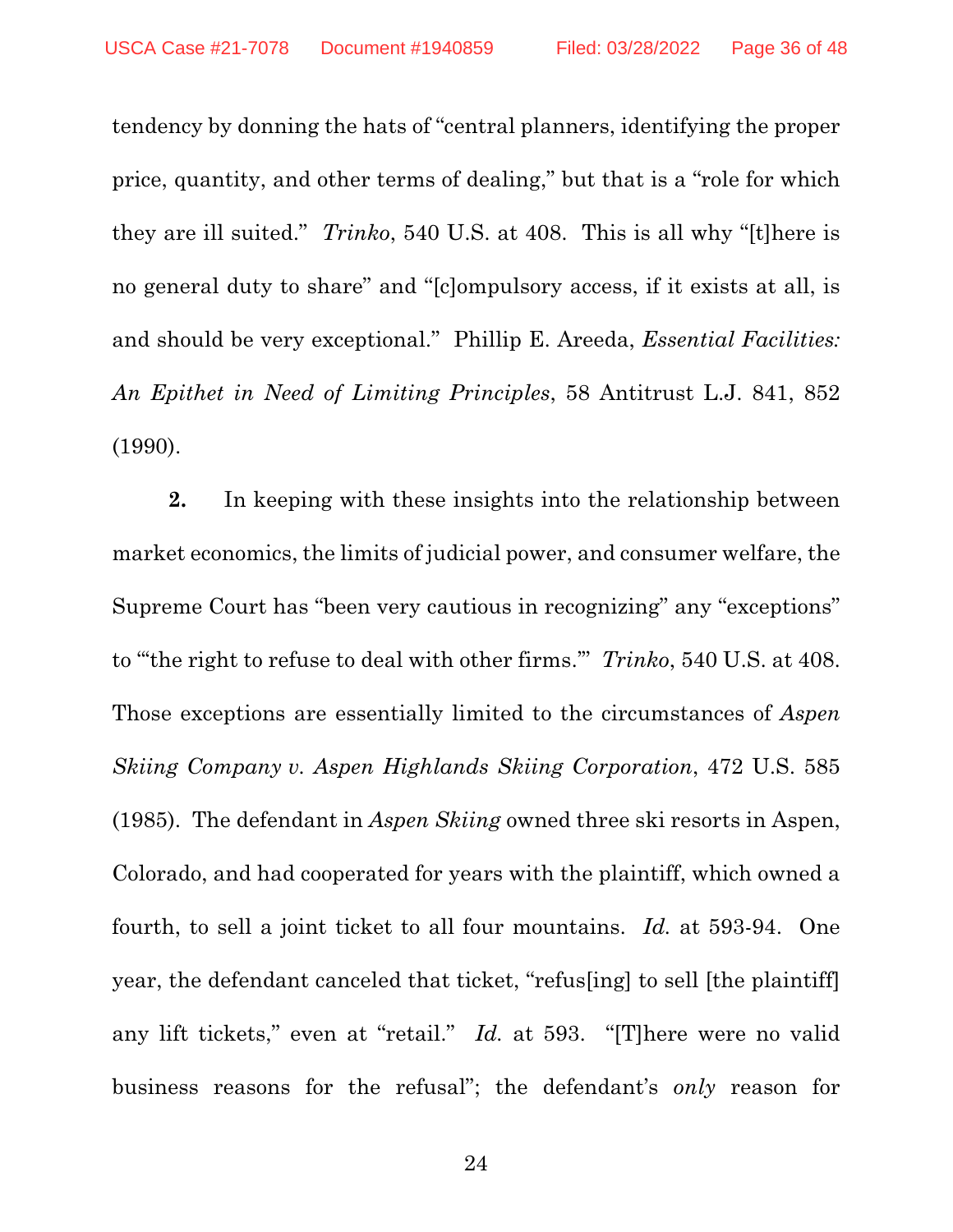"forgo[ing] these short-run benefits" was "reducing competition … over the long run." *Id.* at 605, 608. In those unique circumstances, where the defendant "fail[ed] to offer *any* efficiency justification whatever for its" discontinuation of a prior profitable course of dealing, the Court concluded that a refusal-to-deal theory was viable. *Id.* at 608 (emphasis added).

As the Supreme Court later explained in *Trinko*, refusal-to-deal liability cannot attach unless at least two preconditions are satisfied: (1) the defendant has terminated a prior voluntary course of profitable dealing between the parties, and (2) no pro-competitive justification exists for the refusal. There, the Court observed that "the limited exception … in *Aspen Skiing*—which lies "at or near the outer boundary of § 2 liability"—makes sense only because "[t]he unilateral termination of a voluntary *(and thus presumably profitable)* course of dealing suggested a willingness to forsake short-term profits to achieve an anticompetitive end." 540 U.S. at 409; *see linkLine*, 555 U.S. at 448 (describing *Aspen Skiing* as one of those "rare instances in which a dominant firm may incur antitrust liability for purely unilateral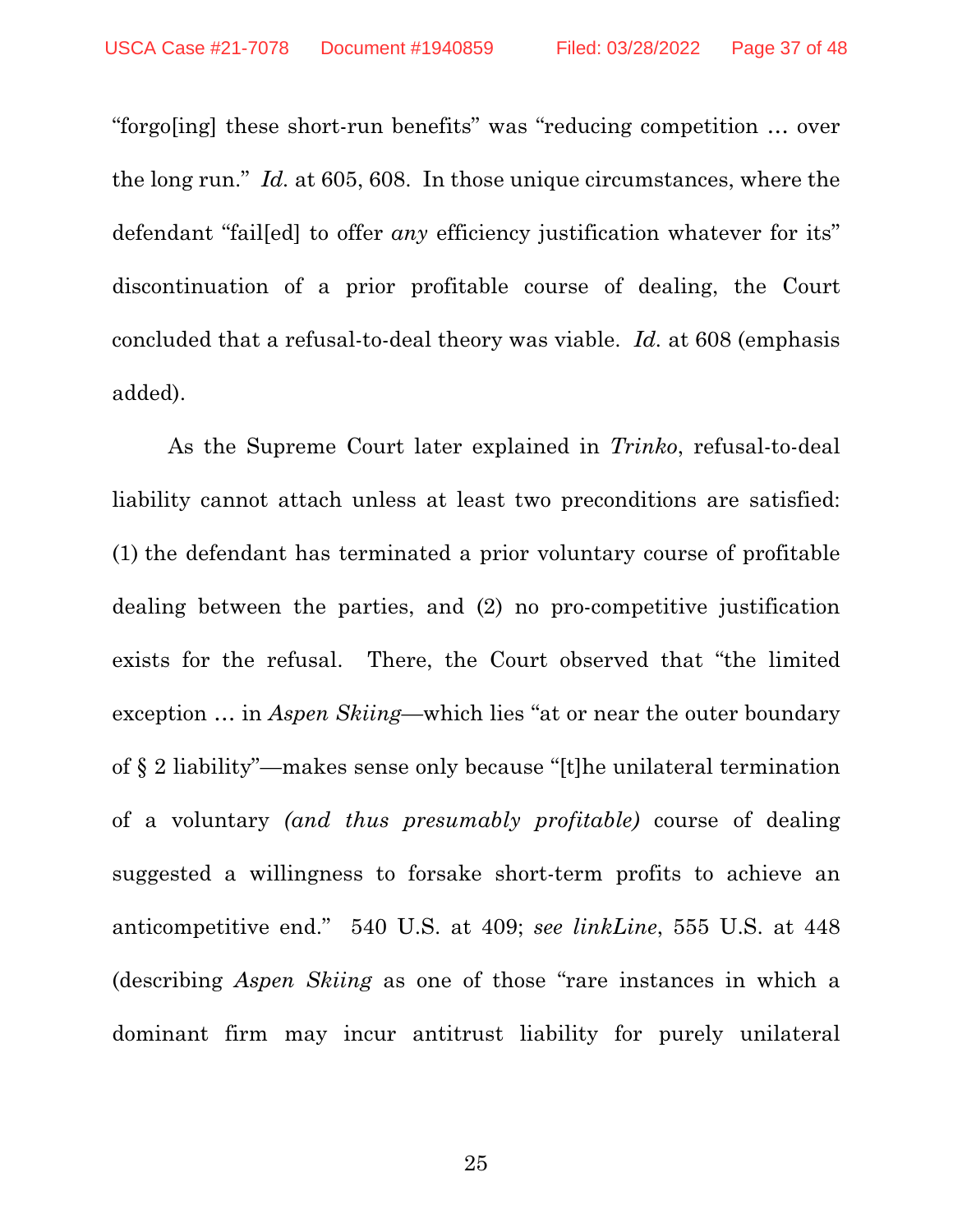conduct"). Absent termination of a prior profitable course of dealing, allegations based on a refusal to deal do not state a valid antitrust claim.

Even where a defendant has terminated a prior course of profitable dealing, refusal-to-deal liability cannot exist unless the refusal to continue dealing has no pro-competitive justification. That was true in *Aspen Skiing*, where "there were no valid business reasons for the refusal" to deal. 472 U.S. at 605, 608. This requirement is consistent with the "long recognized right" of a company to decline to deal with competitors. *Colgate*, 250 U.S. at 307. And it flows from the basic insight that "[n]o matter how essential a monopolist's resources may be, it is never obliged to sacrifice legitimate business objectives." Areeda & Hovenkamp, *supra*, ¶ 773e. The courts have thus recognized in this context that "the monopolist's conduct must be irrational *but for* its anticompetitive effect" before liability can attach. *Novell, Inc. v. Microsoft Corp.*, 731 F.3d 1064, 1075 (10th Cir. 2013) (Gorsuch, J.) (emphasis added).

This is an objective test that plaintiffs cannot circumvent by alleging anti-competitive intent. Courts have consistently recognized that intentions are irrelevant and what matters is whether a firm's

26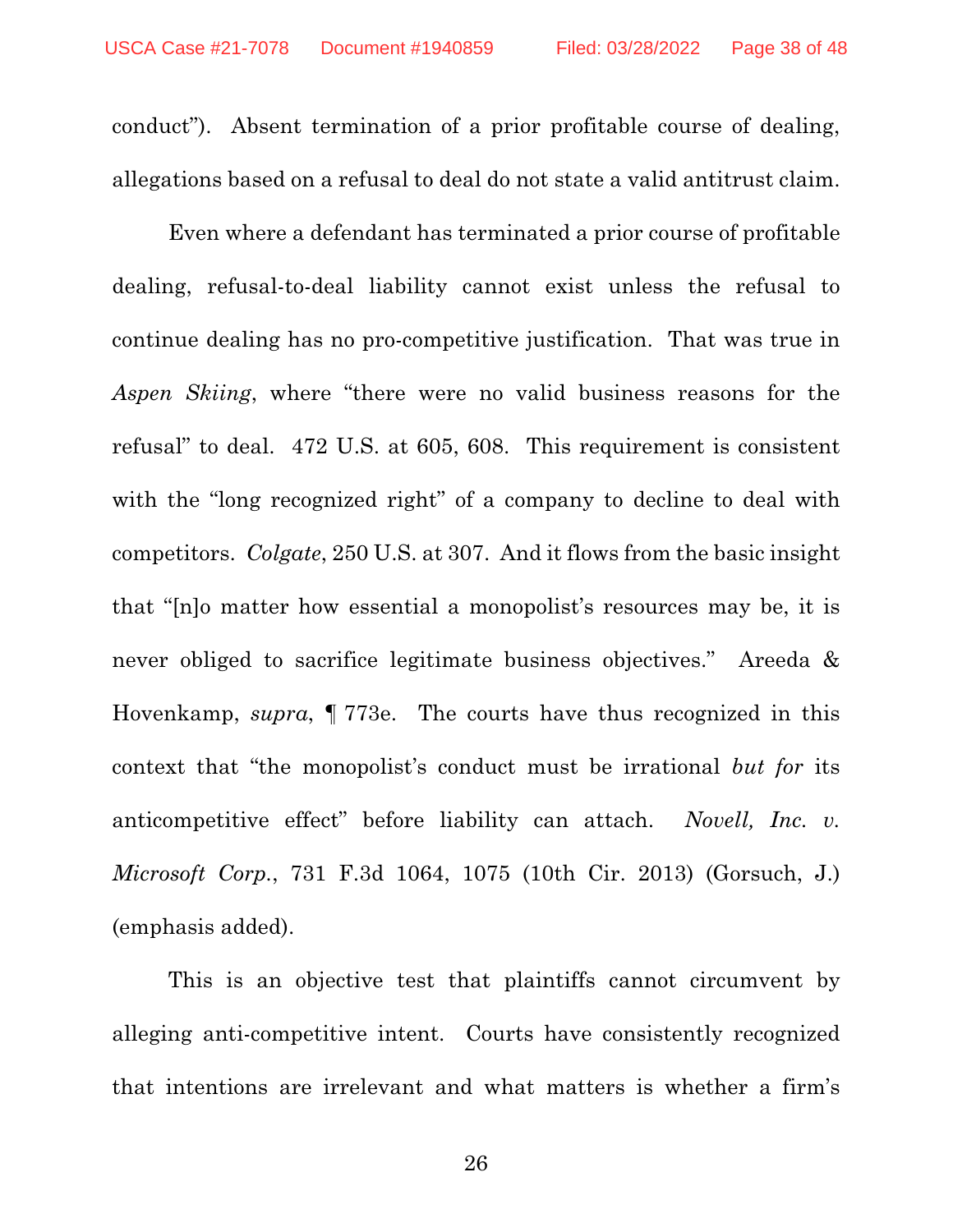practices *objectively* harm competition. *See, e.g.*, *Olympia Equip. Leasing Co. v. W. Union Tel. Co.*, 797 F.2d 370, 379 (7th Cir. 1986) ("[I]f conduct is not objectively anticompetitive the fact that it was motivated by hostility to competitors ... is irrelevant."); *SCFC ILC, Inc. v. Visa USA*, *Inc.*, 36 F.3d 958, 969-70 (10th Cir. 1994) (same); *Ocean State Physicians Health Plan, Inc. v. Blue Cross & Blue Shield of R.I.*, 883 F.2d 1101, 1113 (1st Cir. 1989) (same). That is why *Trinko* rejected refusal-to-deal claims despite allegations that the defendant was engaged in "an anticompetitive scheme." 540 U.S. at 404, 407.

Consistent with this framework, both the Supreme Court and the Courts of Appeals have declined to find refusal-to-deal liability outside this narrow context, including at the motion-to-dismiss stage. *See id.* at 409-11; *see, e.g.*, *Novell, Inc.*, 731 F.3d at 1074-75; *St. Luke's Hosp. v. ProMedica Health Sys., Inc.*, 8 F.4th 479, 486-87 (6th Cir. 2021) (summarizing standard and collecting cases); *Christy Sports, LLC v. Deer Valley Resort Co.*, 555 F.3d 1188, 1195 (10th Cir. 2009) (dismissing under Rule 12(b)(6) based on a valid business justification apparent from the complaint); *In re Elevator Antitrust Litig.*, 502 F.3d 47, 52 (2d Cir. 2007) ("sole exception" to *Trinko*'s rule); *Covad Commc'ns Co. v. BellSouth*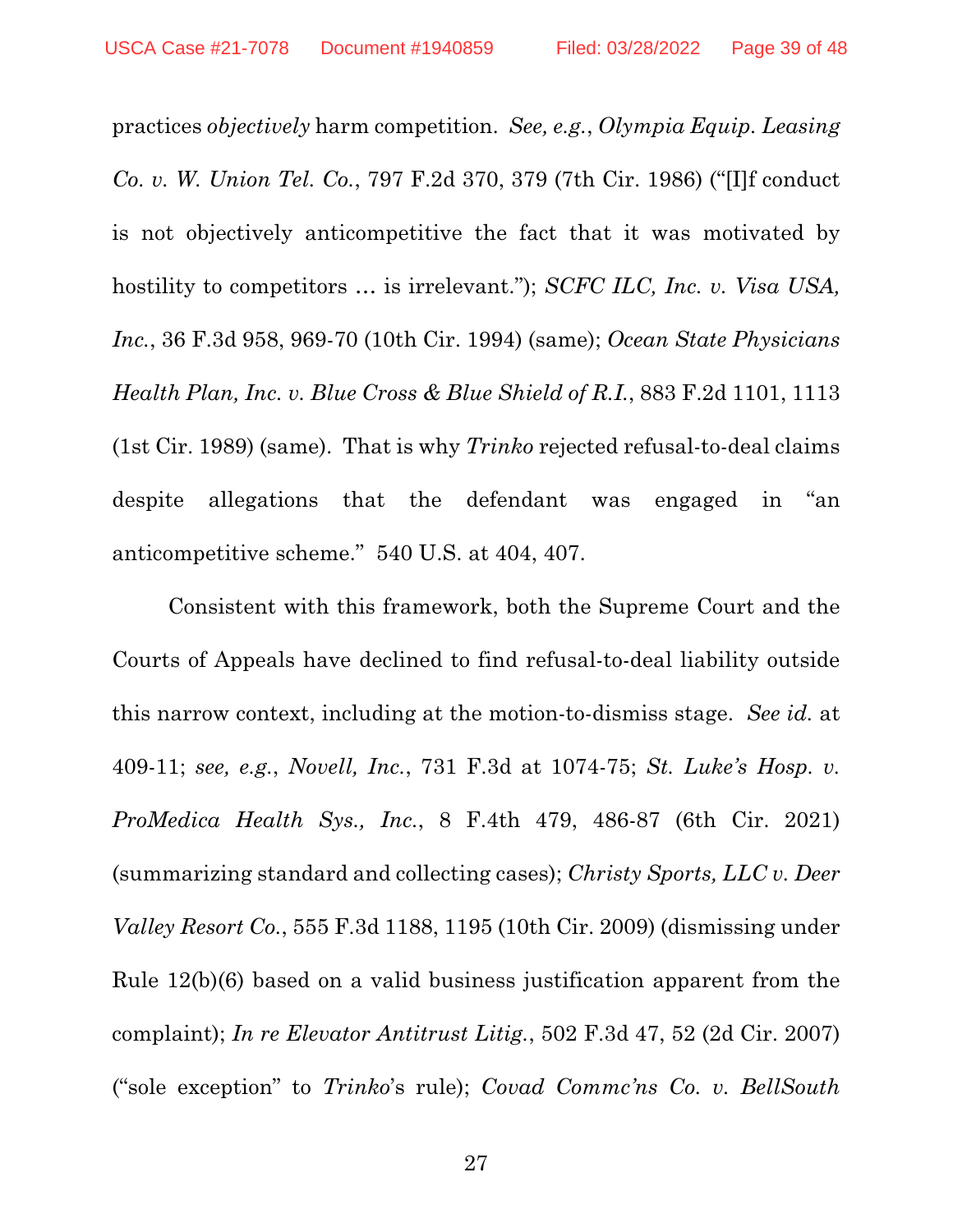*Corp*., 374 F.3d 1044, 1049 (11th Cir. 2004) (prior "course of dealing … requirement"); *Morris Commc'ns Corp. v. PGA Tour, Inc.*, 364 F.3d 1288, 1295 (11th Cir. 2004) (business justification "[d]efense"); *see also Viamedia, Inc. v. Comcast Corp.*, 951 F.3d 429, 461, 463 (7th Cir. 2020) (allowing a complaint to proceed on the premise that it "plausibly alleged" both the termination of "a prior course of voluntary conduct" and made clear there were "'no procompetitive justifications' to be achieved," but incorrectly adopting a "balancing" test). And at least until today, the United States approved of that approach. *See* Br. for United States as *Amicus Curiae* at 6, *Viamedia,* 951 F.3d 429 (No. 18-2852) (acknowledging that "[its] position permits refusals to deal that are supported by valid business justifications"), https://bit.ly/35brq1F.

As the district court correctly recognized, this framework disposes of the States' refusal-to-deal claims. *See* JA241-45. Here, (1) there was no prior course of profitable dealing between Facebook and the developers, and (2) Facebook's refusals to deal had obvious procompetitive justifications. According to the States, Facebook allegedly decided to limit how developers could use their access to Facebook's free Platform to *support or create rival products and services*. Br. 6-8. The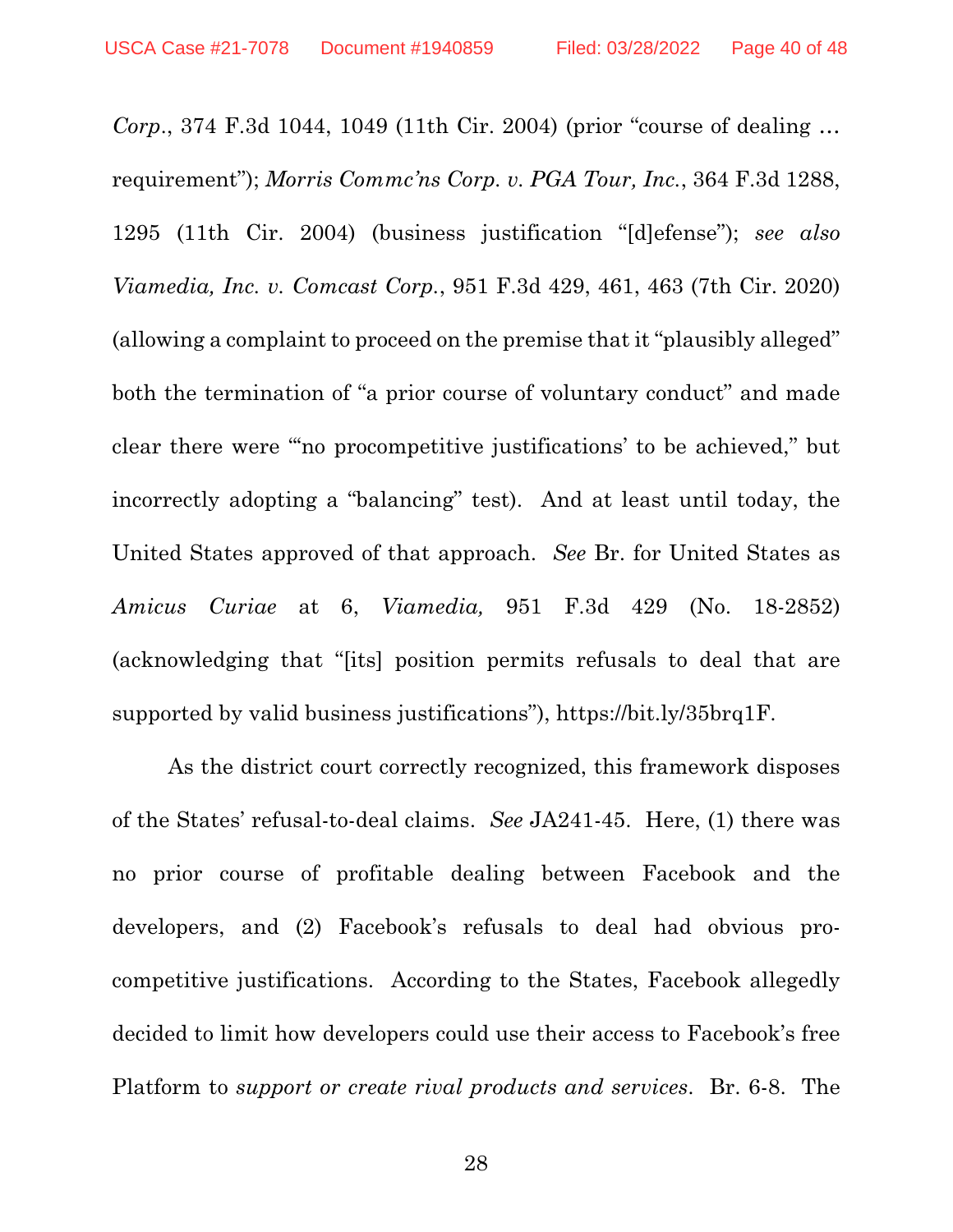States' refusal-to-deal claim is that Facebook limited access for developers seeking to export Facebook's data to rivals or otherwise replicate Facebook's core functions, diverting users *away* from Facebook, when the whole point of Platform was to enhance the user experience. JA62-63, 229-31. There was no prior course of profitable dealing, so this claim fails at the outset. *See* JA245. But even if a prior course of dealing had existed, this claim would *still* need to overcome the eminently procompetitive business practice of not actively subsidizing competitors or distributing (for free) a competitor's offerings.

### **B. Dismissing Refusal-To-Deal Claims Wherever The Complaint Fails To Satisfy This Framework Provides Vital Certainty.**

The States' proposal to replace this straightforward analysis with a "flexible," multi-factor inquiry involving discovery and trial, Br. 63, is not only inconsistent with precedent, but harmful for businesses and courts alike.

**1.** The Supreme Court has "repeatedly emphasized the importance of clear rules in antitrust law," and for good reason. *linkLine*, 555 U.S. at 452. Because "simple" and "[s]trong presumptions … guide businesses in planning their affairs by making it possible for counsel to

29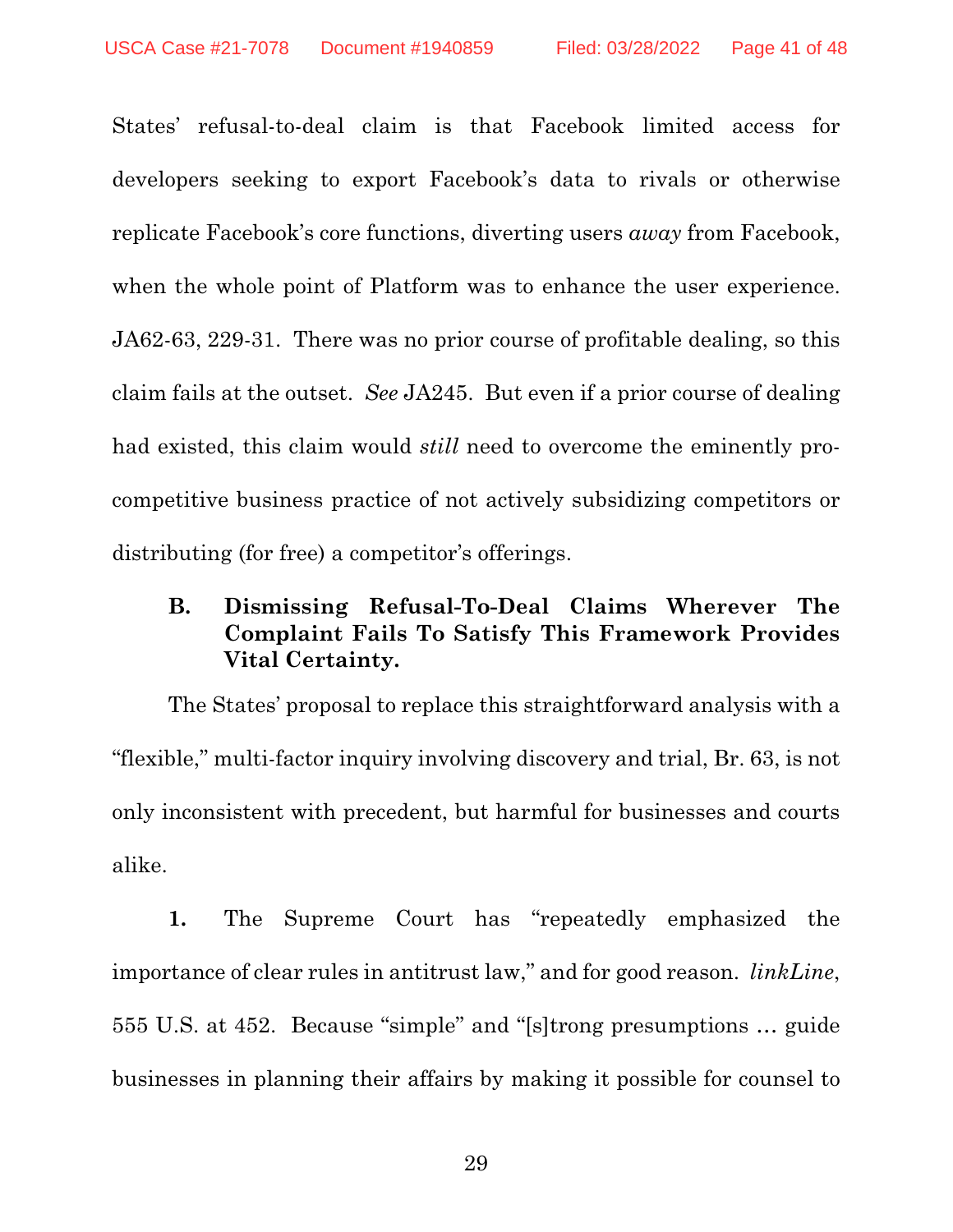state that some things do not create risks of liability," Frank H. Easterbrook, *The Limits of Antitrust*, 63 Tex. L. Rev. 1, 14 (1984), the Court has stressed that "antitrust rules 'must be clear enough for lawyers to explain them to clients,'" *linkLine*, 555 U.S. at 453.

That is especially true when it comes to refusals to deal. Where, as here, "most examples of a category of conduct are competitive, the rules of litigation should be 'stacked'" so that "errors on the side of excusing questionable practices are preferable." Easterbrook, *supra*, at 15. That way, such rules "do not ensnare many of these practices just to make sure that the few anticompetitive ones are caught." *Id.* It is better to "err on the side of firm independence—given its demonstrated value to the competitive process and consumer welfare—than on the other side where we face the risk of inducing collusion and inviting judicial central planning." *Novell, Inc.*, 731 F.3d at 1076; *see also NCAA*, 141 S. Ct. at 2163 ("[A]ntitrust courts must give wide berth to business judgments before finding liability.").

The States' open-ended approach, by contrast, fails to provide businesses with clarity and predictability, amounting to "an invitation to ad hoc balancing with no explicit or commonly understood algorithm." A.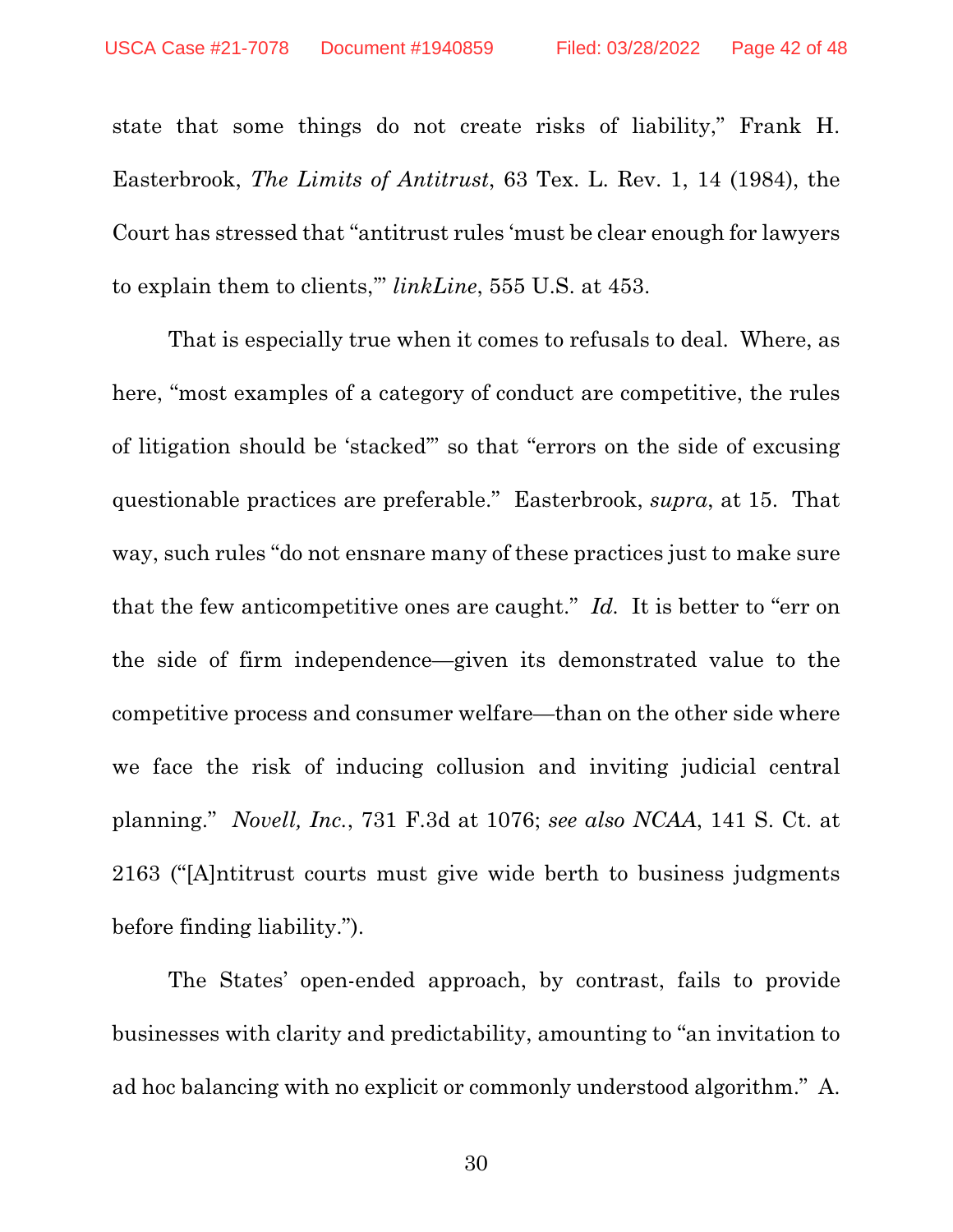Douglas Melamed, *Exclusive Dealing Agreements and Other Exclusionary Conduct—Are There Unifying Principles?*, 73 Antitrust L.J. 375, 380 (2006). Practically speaking, the States' amorphous test will force risk-averse companies to the bargaining table, as they cannot assess in advance the extensive cost and distraction of refusal-to-deal litigation, or the prospects of ultimate victory under the States' opaque inquiry. The specter of interminable litigation and uncertain liability will distort market choices by pressuring companies to continue dealing—while distorting their practices to limit the negative fallout of such law-driven business decisions—all resulting in foregone efficiencies and diminished consumer welfare. That is antithetical to the goals of antitrust law.

**2.** Permitting dismissal of complaints that fail to satisfy this framework also avoids costly litigation over futile claims. Where, as here, a complaint fails to allege a prior course of dealing or—where such a course exists—fails to allege facts showing that the conduct lacks any pro-competitive justification, courts should dismiss. That avoids the wasteful alternative of a doomed claim imposing expensive and ultimately pointless antitrust discovery on the parties.

31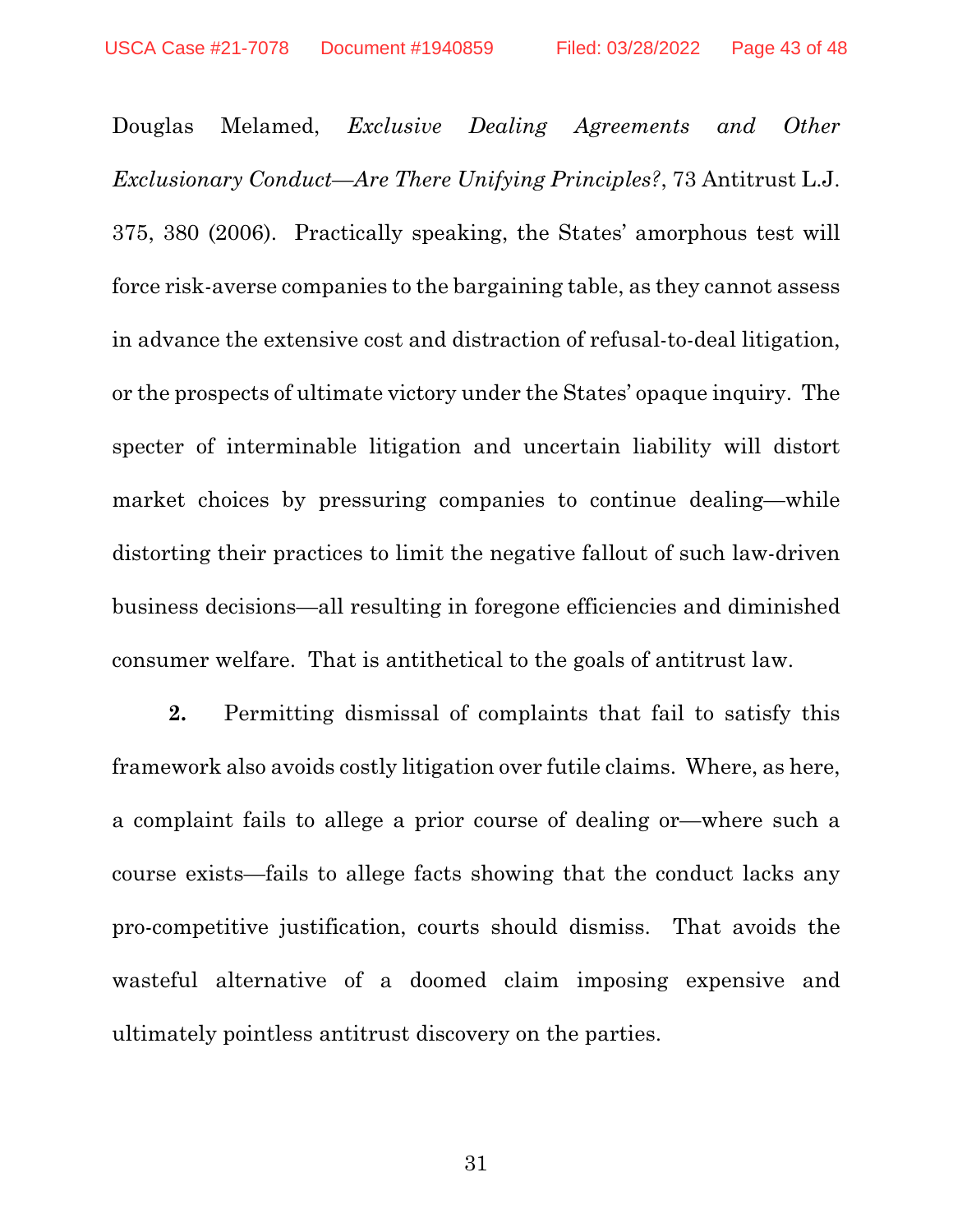The Supreme Court has already held as much, directing that "when the allegations in a complaint, however true, could not raise a claim of entitlement to relief, 'this basic deficiency should … be exposed at the point of minimum expenditure of time and money by the parties and the court.'" *Bell Atl. Corp. v. Twombly*, 550 U.S. 544, 558-59 (2007). Once an antitrust case proceeds past a motion to dismiss to the discovery phase, it is usually too late. Nearly 40 years ago, it was clear that "the costs of modern federal antitrust litigation … counsel against sending the parties into discovery when there is no reasonable likelihood that the plaintiffs can construct a claim from the events related in the complaint." *Car Carriers, Inc. v. Ford Motor Co.*, 745 F.2d 1101, 1106 (7th Cir. 1984). Since then, the burdens of litigating antitrust cases have continued to skyrocket, particularly with the advent of electronic discovery and the measurement of document productions in terabytes rather than boxes. Moreover, refusal-to-deal claims may be brought as class actions, further multiplying the discovery burdens.

It is this precise context—a narrow doctrine at the outer bounds of liability, with the potential for massive discovery that could compel businesses to settle meritless claims—that calls out for enforcement of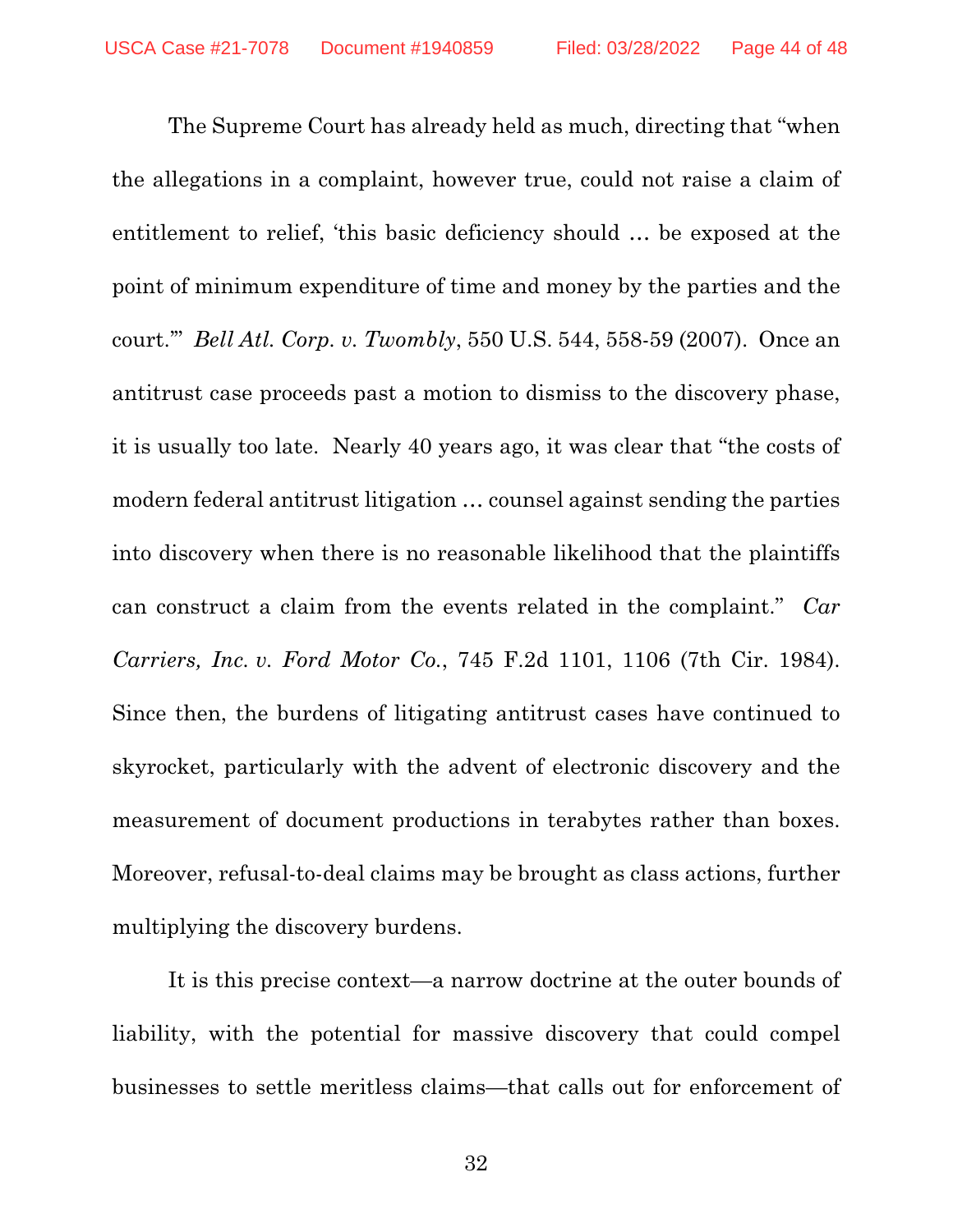the "practical significance" of Rule 8's pleading requirement. *Twombly*, 550 U.S. at 557. The only appropriate rule for unilateral refusals to deal is to require dismissal under Rule 12 when a plausible business justification appears on the face of the complaint. Adopting that sensible rule would enable businesses to avoid the extraordinary burdens of unjustified antitrust discovery while exercising their lawful freedom to choose those with whom to deal.

### **CONCLUSION**

The district court's judgment should be affirmed.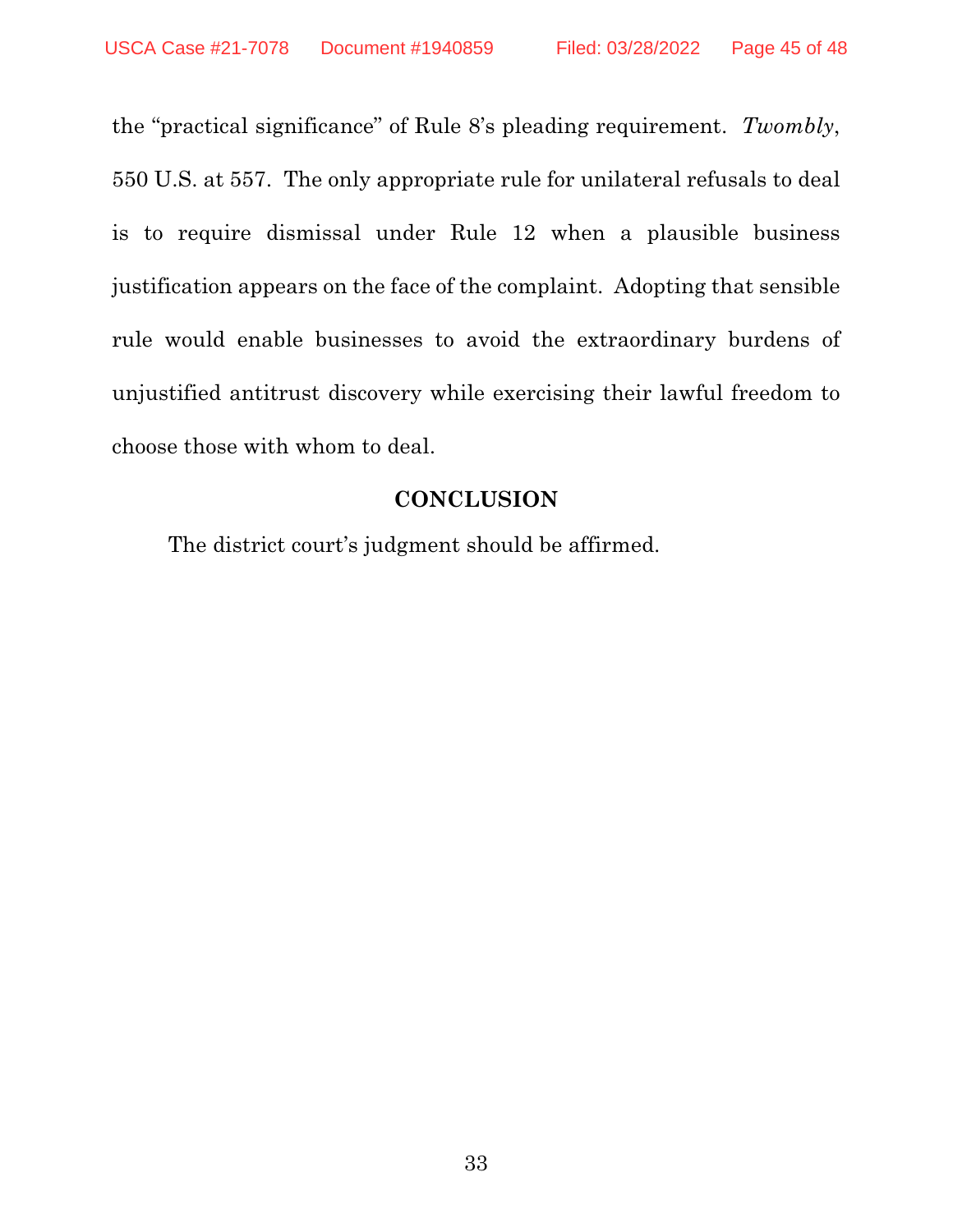### Dated: March 28, 2022

Respectfully Submitted,

### */s/ James M. Burnham*

Jonathan D. Urick Tyler S. Badgley U.S. Chamber Litigation Center 1615 H Street, N.W. Washington, DC 20062

*Counsel for* Amicus Curiae *Chamber of Commerce of the United States of America* 

Stephanie A. Joyce Computer & Communications Industry Association 25 Massachusetts Avenue, N.W. Washington, DC 20001

*Counsel for* Amicus Curiae *Computer & Communications Industry Association* 

Liz Dougherty Business Roundtable 1000 Maine Avenue, S.W. Washington, DC 20024

*Counsel for* Amicus Curiae *Business Roundtable*

Noel J. Francisco Craig A. Waldman James M. Burnham Brinton Lucas Charles E.T. Roberts\* JONES DAY 51 Louisiana Avenue, N.W. Washington, DC 20001 Telephone: 202-879-5429 jburnham@jonesday.com

David C. Kiernan Craig E. Stewart JONES DAY 555 California Street, 26th Floor San Francisco, CA 94104

*\*Admitted only in Pennsylvania Not admitted in D.C. (directly supervised by James M. Burnham, a licensed D.C. Bar member)* 

*Counsel for* Amici Curiae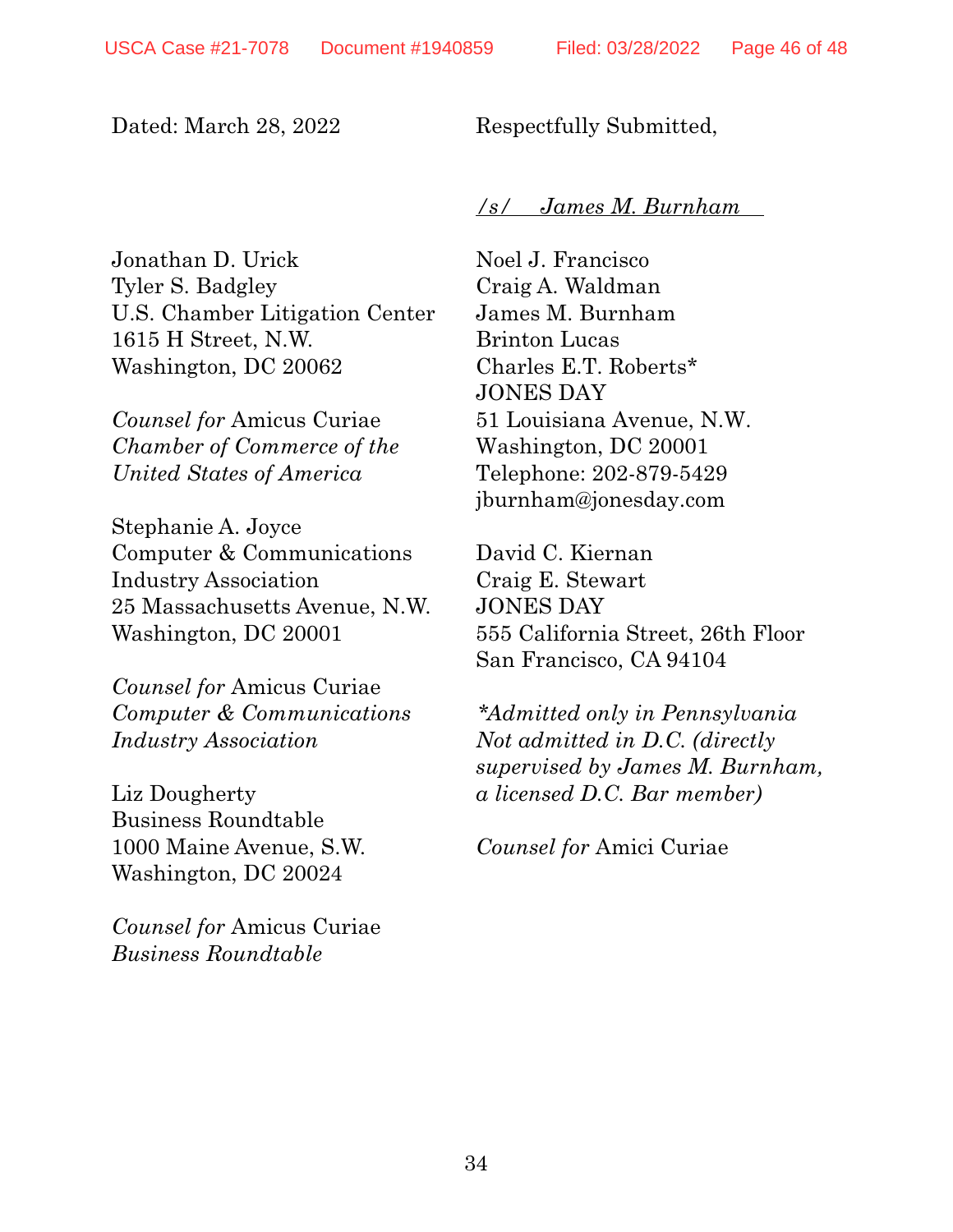### **CERTIFICATE OF COMPLIANCE**

1. This document complies with the word limit of Fed. R. App. P. 29(a)(5), Fed. R. App. P.  $32(a)(7)$ , and D.C. Circuit Rules 28 and 29 because, excluding the parts of the document exempted by Fed. R. App. P. 32(f) and D.C. Circuit Rule 32(e)(1), this document contains 6,497 words.

2. This document complies with the typeface requirements of Fed. R. App. P. 32(a)(5) and the type-style requirements of Fed. R. App. P. 32(a)(6) because this document has been prepared in a proportionally spaced typeface using Microsoft Word in 14-point Century Schoolbook Standard.